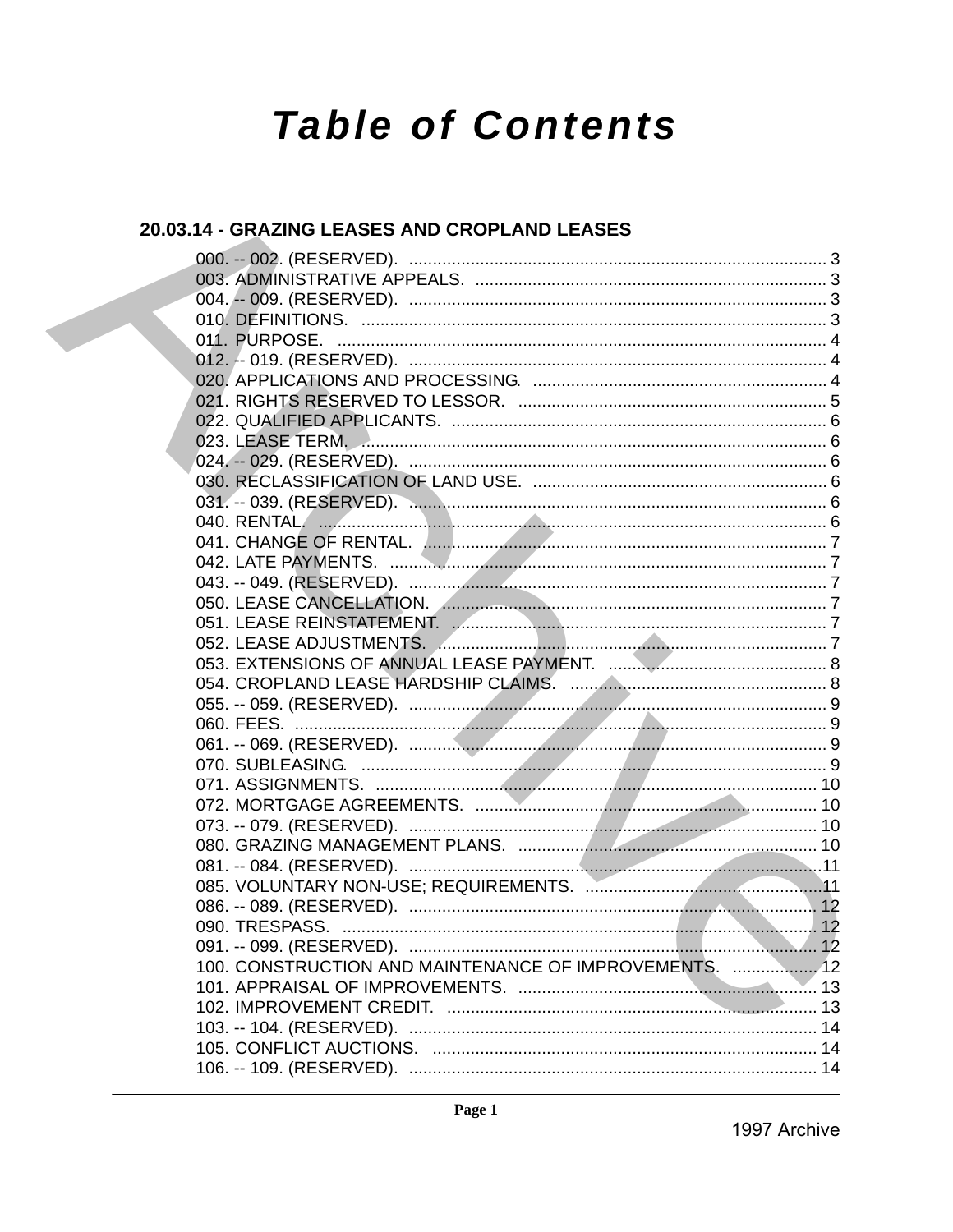# Table of Contents (cont'd)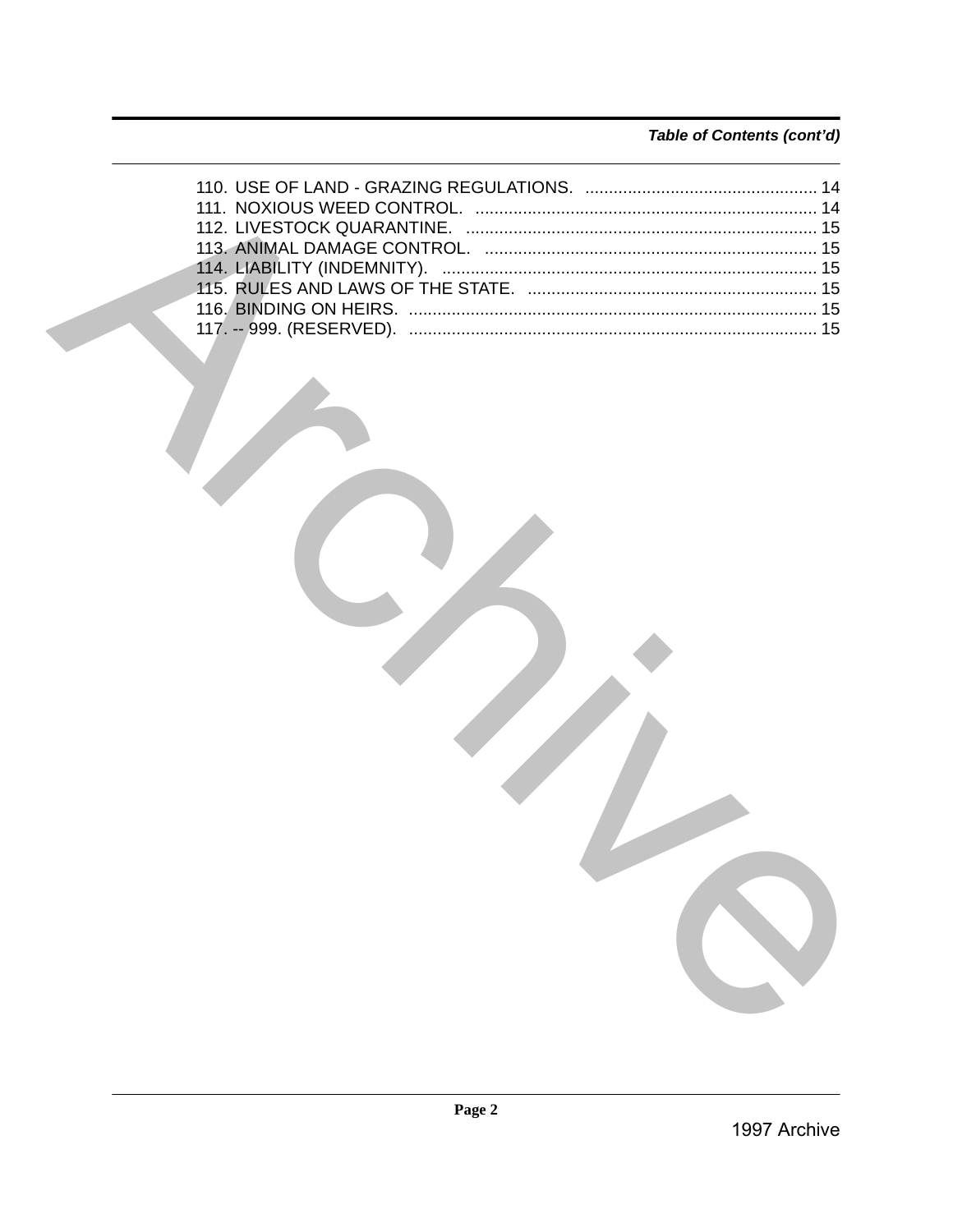#### **IDAPA 20 TITLE 03 Chapter 14**

# **20.03.14 - GRAZING LEASES AND CROPLAND LEASES**

### <span id="page-2-1"></span>**000. -- 002. (RESERVED).**

### <span id="page-2-2"></span>**003. ADMINISTRATIVE APPEALS.**

01. Board Appeal. All decisions of the director are appealable to the Board. An aggrieved party desiring to make such an appeal shall within twenty (20) days after receiving notice of the final decision, which is being appealed or in case of a conflict auction after the auction is held, file with the director a written notice of appeal setting forth the basis for the appeal.  $(6-14-88)$ 

02. Board Decision. The Board shall hear the appeal at the earliest practical time or in its discretion appoint a hearing officer to hear the appeal. The hearing officer will make finding and conclusions which the Board shall accept, reject or modify. The decision of the Board after hearing or upon a ruling concerning the hearing officer's findings and conclusions shall be final. (6-14-88)

03. Judicial Review. Judicial review of the final decision of the Board shall be in accord with the Administrative Procedure Act, Title 67, Chapter 52, Idaho Code. (6-14-88)

#### <span id="page-2-3"></span>**004. -- 009. (RESERVED).**

#### <span id="page-2-4"></span>**010. DEFINITIONS.**

01. Amortization. The purchase of authorized lease improvements by the department through e of credit to the lessees annual lease payments. (6-14-88) allowance of credit to the lessees annual lease payments.

02. Animal Unit Month (hereinafter AUM). Forage necessary to feed a cow or cow with calf under six (6) months of age for one (1) month. Five (5) head of sheep, or five (5) ewes with lambs are appraised as one (1) AUM and one (1) horse is appraised as one and one-half  $(1 \overline{1}/2)$  AUM. (6-14-88)

03. Appraisal. A determination of value in dollars using established procedures. (6-14-88)

04. Assignment. The transfer of all lessee's rights to another person wherein the second person assumes contract with the lessor. (6-14-88) the lease contract with the lessor.

05. Board. The Idaho State Board of Land Commissioners or such representatives as may be ed by the board. (6-14-88) designated by the board.

<span id="page-2-0"></span>06. Conflict Applicant. An application for a lease filed with the department prior to September 30 of the year of lease expiration by other than the present lessee. The application must be postmarked or received by the department by the deadline date. The application must be accompanied by the application fee and one year advance  $r = (6-14-88)$ 20.03.14 - GRAZING LEASES AND CROPLAND LEASES<br>
1998. - (02. (ITSURVED).<br>
1993. - (02. (ITSURVED).<br>
1993. - (02. (ITSURVED).<br>
1993. - (02. (ITSURVED).<br>
1993. - (02. (ITSURVED).<br>
1993. - (02. (ITSURVED).<br>
1993. - (02. (ITSU

07. Department. The Idaho Department of Lands. (6-14-88)

08. Director. The Director of the Department of Lands or such representative as may be designated by the director. (6-14-88) the director.  $(6-14-88)$ 

09. Extension. A delay in the due date of the rental owed on the lease without risk of penalties or loss of the lease.  $(6-14-88)$ of the lease.  $(6-14-88)$ 

10. Grazing Management Contract or Grazing Management Plan (hereinafter management plan). A written agreement between the lessee and the department of lands or between the lessee and another public agency and approved by the director, designed to protect, maintain, or improve the natural resources and the associated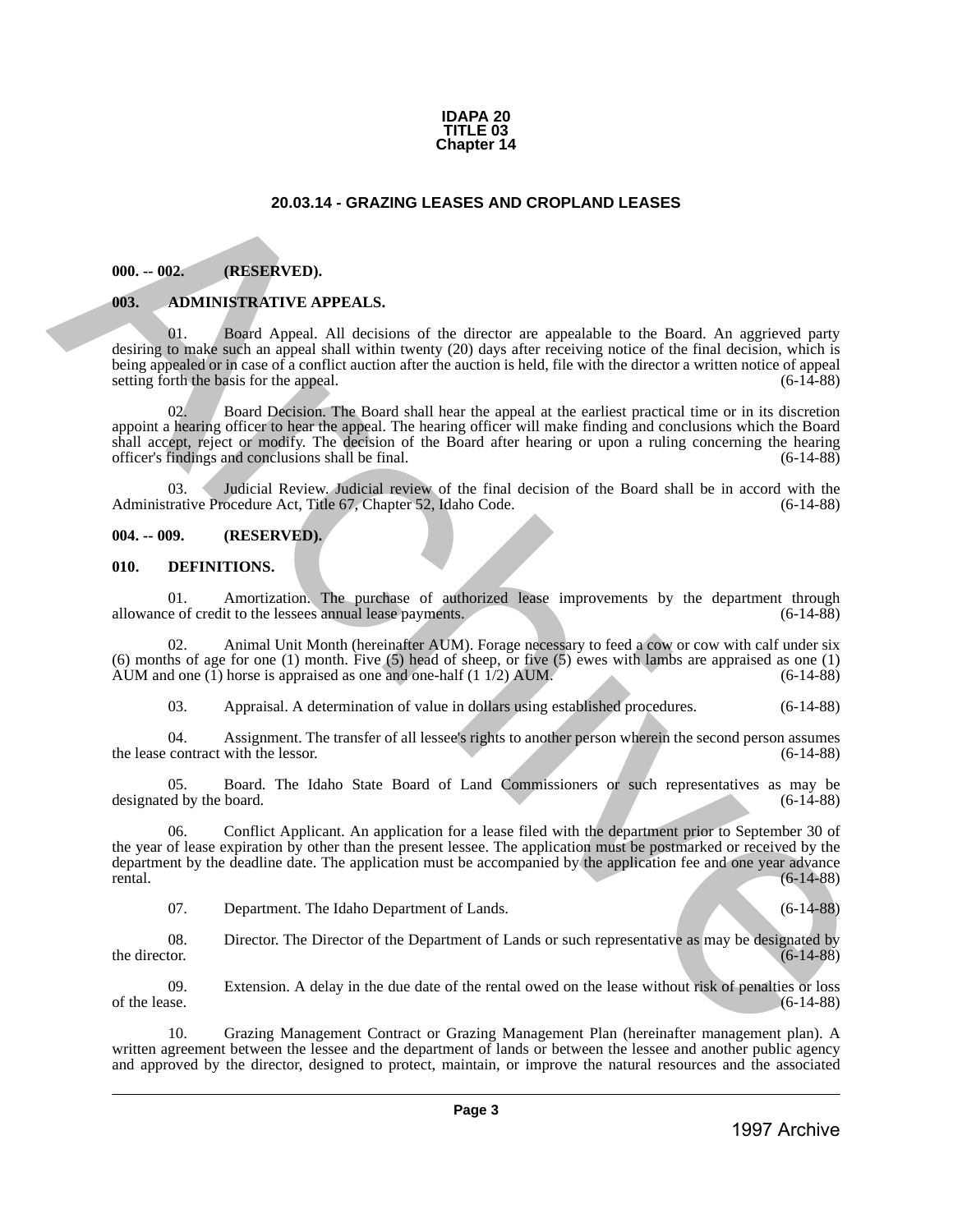improvements on the leased land. (6-14-88)

11. Inventoried Carrying Capacity. The estimated available forage in AUMs determined by department personnel. (6-14-88)

12. Lease. A legal instrument recognized by Idaho law conveying the right to use property for a purpose under conditions specified in the instrument. (6-14-88) specific purpose under conditions specified in the instrument.

13. Lessee. The person to whom a lease is issued. (6-14-88)

14. Lessor. The property owner conveying a specific use to another person for compensation ed here by the state of Idaho acting through the State Board of Land Commissioners. (6-14-88) represented here by the state of Idaho acting through the State Board of Land Commissioners.

Manageable Unit. A logical parcel of state land separated by topographic features, fences, land ownerships, or sufficiently large to efficiently graze livestock or as may be designated by the director. (6-14-88)

16. Person. An individual, partnership, association or corporation qualified to do business in the state and any federal, state, county or local unit of government. (6-14-88) of Idaho and any federal, state, county or local unit of government.

17. Standard Application. A lease application for a renewal lease and lease application for unleased  $lands.$  (6-14-88)

18. Sublease. The transfer of part of lessee rights to another lessee wherein the first lessee assumes the ub-lessor. (6-14-88) role of sub-lessor.

19. Unleased Lands. Lands not currently under lease for grazing, farming purposes, or leased for other that would preclude grazing or farming.  $(6-14-88)$ purposes that would preclude grazing or farming.

Voluntary Non-Use (hereinafter non-use). A condition where the state grazing lessee elects to ghty percent (80%) of the inventoried carrying capacity. (6-14-88) utilize less than eighty percent  $(80%)$  of the inventoried carrying capacity.

# <span id="page-3-0"></span>**011. PURPOSE.**

These rules set forth the procedures for leasing of state owned grazing land and cropland. These rules shall be construed in a manner consistent with the duties and responsibilities of the Board of Land Commissioners set forth in Title 58, Chapter 3, Idaho Code; Article 9, Sections 3, 7, and 8, of the Idaho Constitution; and Section 5 of the Idaho Admission Bill. (6-14-88)

# <span id="page-3-1"></span>**012. -- 019. (RESERVED).**

# <span id="page-3-2"></span>**020. APPLICATIONS AND PROCESSING.**

01. Forms. All applications for a state cropland or grazing lease shall be signed and submitted on an appropriate department form for each separate lease. Standard lease applications include renewal applications for expiring leases and applications for unleased land.  $(6-14-88)$ expiring leases and applications for unleased land.

02. Non-refundable Fee. Each application for a lease shall be accompanied by a non-refundable on fee. (6-14-88) application fee.

03. Manageable Units. If the application does not cover a manageable unit the applicant shall be notified in writing that an amended application will be required on a manageable unit. If the applicant fails to provide an amended application covering the manageable unit as designated by the department within thirty (30) days after mailing such notice, the application shall be considered invalid. (6-14-88)

04. Renewals. Lease renewal applications will be mailed by the department to all holders of expiring leases on or before September 1st of the year the lease expires. Signed lease renewal applications and charge must be returned to the department by September 30 or postmarked no later than midnight of that date to protect against subsequent conflict applications. It shall be the lessee's responsibility to insure applications are delivered or Expression on the leadst limit. In the control of the law interesting in the control of the systems of the systems of the systems of the systems of the systems of the systems of the systems of the systems of the systems o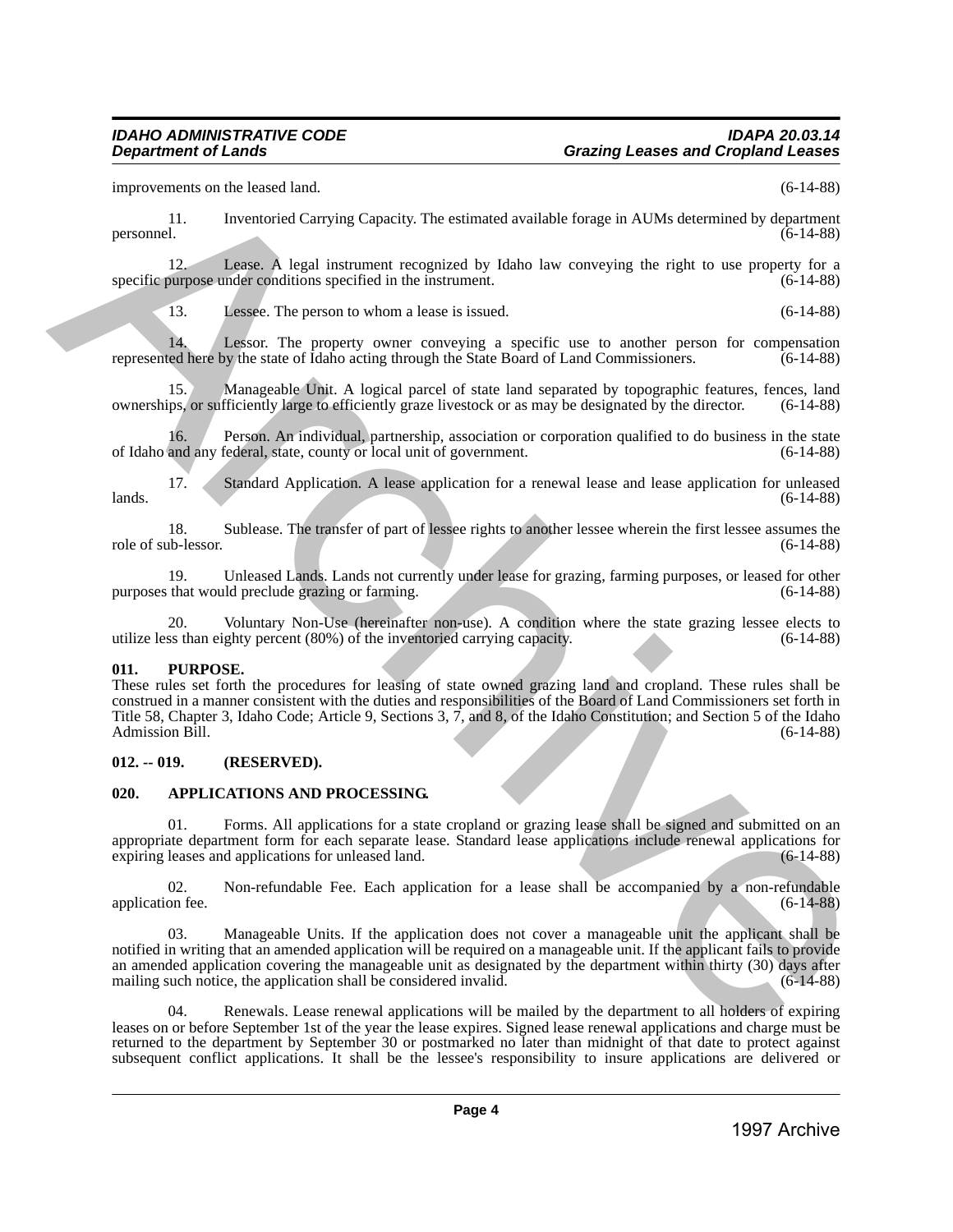# *IDAHO ADMINISTRATIVE CODE IDAPA 20.03.14 Department of Lands Grazing Leases and Cropland Leases*

postmarked by the deadline. (6-14-88)

05. Unleased Lands. Unleased land includes lands from cancelled leases, cancelled land sale certificates, lands acquired through land exchange and all other state lands not currently under lease for grazing and farming purposes. Applications will be accepted for unleased lands when there is no disruption of other designated uses or the department's long term management objectives. The prior land sale certificate holder will be given first option to make lease application for those lands covered by the cancelled land sale certificate. If the previous certificate holder is indebted to the state, the debt will be satisfied before becoming eligible to lease the land. If the previous certificate holder refuses this option then the department may solicit other applications. The federal permittee will be given preference to make application for a lease on newly acquired lands from the federal government. (6-14-88) government. (6-14-88) positional by the visible distribution of the basis of the state from enterties (see, concelled bisis in the continue of the state from the continue of the state of the state of the state of the state of the state of the

06. Conflict Applications. Whenever more than one (1) application is submitted on unleased lands or lands covered by expiring leases those applications shall be considered conflict applications. Deadline for submitting conflict applications on lands covered by expiring leases shall be September 30. It is the applicants responsibility to insure the application is delivered to the department or if mailed postmarked no later than midnight of that date.

(6-14-88)

07. Rental Deposit. At time of application all applicants other than the existing lessee shall deposit the estimated first years rental for the lease. To qualify to bid, the existing lessee shall also deposit one (1) year's rental prior to the auction. (6-14-88) prior to the auction.

08. Applicant Identity. The identity of conflicting applicants shall remain confidential until the time of ict auction. (6-14-88) the conflict auction.

09. Processing Conflicts. Processing of conflict applications shall be in accordance with Subsections nd 020.03. (6-14-88) 105.02 and 020.03.

10. Appearances. Failure to appear at a scheduled lease auction or to notify the department prior to scheduling an auction will result in forfeiture of funds deposited.

# <span id="page-4-0"></span>**021. RIGHTS RESERVED TO LESSOR.**

The lessor expressly reserves the following rights. (6-14-88) (6-14-88)

01. Reservations. All mining rights, timber rights, water rights, easements and rights of way, and the co the leased land. (6-14-88) fee title to the leased land.

02. Other Leases. To maintain present and to issue future mineral, oil and gas, geothermal and other subsurface leases as provided by Title 47, Idaho Code. Annual rental may be adjusted to reflect any utility loss to the lessee from such activities. (6-14-88) lessee from such activities.

03. Grazing Restrictions. To restrict or prohibit grazing use on all or portions of the land leased for timber management purposes. The lessee will be given one hundred eighty (180) days written notice, prior to turn out of livestock on the lands leased, of any such restrictions or termination of grazing use together with a map of the restricted area. The lessor will work with lessee to find alternate sources of forage to minimize impacts on livestock operator. When reductions are necessary notice will be sent to the post address last provided by the lessee. Annual rental will be adjusted to reflect any utility loss to the lessee from such activities should alternate sources of forage not be found.  $(6-14-88)$ 

Seed Harvest. To harvest seed from plants on land not under a cropland lease. Lessor will coordinate harvesting activities with lessee to minimize impacts on livestock operations. If loss of use occurs from harvesting activities the rental will be adjusted in the amount of lost use. (6-14-88)

05. Entry. To enter upon and inspect the lands leased at any reasonable time to insure protection of the interest. (6-14-88) lessor's interest.

06. Easements. To grant easements and rights of way across or upon the lands leased. The lessor shall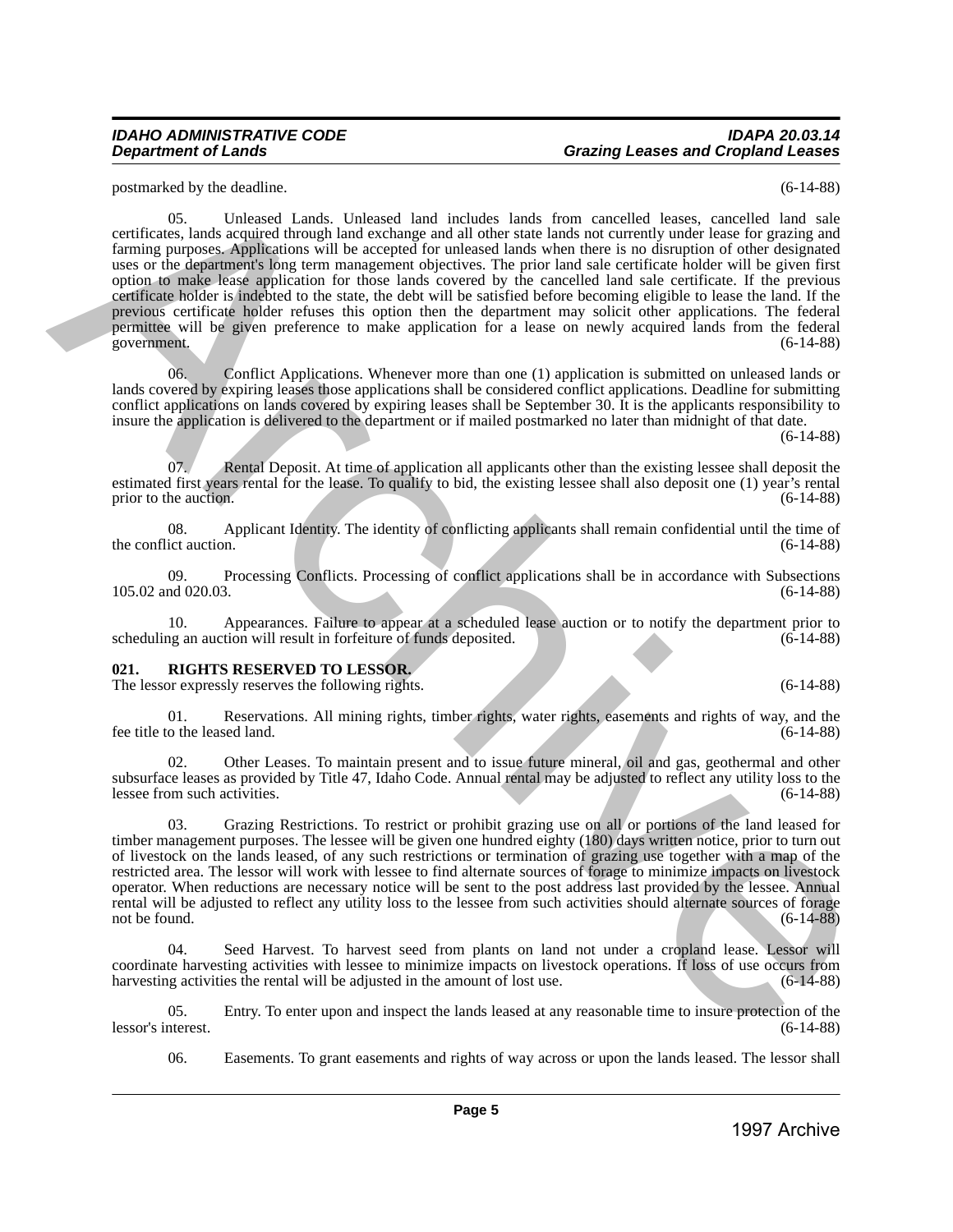coordinate with the lessee before processing any easement applications on the leased land. Annual rental will be adjusted to reflect any utility loss to the lessee from any such easements or rights of way. Acreage of the lands described within the lease may be adjusted to reflect any such easements or rights of way that permanently remove<br>such lands from grazing use. (6-14-88) such lands from grazing use.

07. Public Access. To allow the general public the right to use the lands described in the lease for outdoor recreation. However, nothing in these rules authorizes or purports to authorize trespass on private lands to reach state-owned lands. State lands shall not be restricted without prior written approval of the lessor. Grazing or cropland leases will not be considered exclusive use leases as described under 36-1603 Idaho Code. (6-14-88)

Water Rights. To establish any water right or rights developed on the lands described in the lease in the name of the lessor and no claim thereto shall be made by the lessee. The lessee shall not cause any water to be conveyed off state land without prior written approval of the director. Any rights from livestock watering on state land shall become appurtenant to the land. 1993 and the latter between the three interests are considered in the based into Archive Archives and the latter between the considered into a state of the state of the state of the state of the state of the state of the

09. Road Closures. To close roads for road protection, wildlife protection or administrative purposes. Planned road closures will be reviewed with lessee prior to action. Lessee will have right of due process in case of decisions affecting his use. (6-14-88) decisions affecting his use.

10. Special Leases. To grant special leases upon the lands described in the grazing lease. If the special lease conflicts with the grazing use or makes consumptive use of forages, the grazing rental will be adjusted to reflect such loss of use. (6-14-88) such loss of use.

11. Permanent Improvements. To claim all permanent improvements placed upon the land remaining after six (6) months in cases of abandonment by the lessee or to take possession immediately in cases of cancellation upon breach of any of the conditions of the lease. No improvements will be disposed of by the department until all appeals have become final. (6-14-88) appeals have become final.

# <span id="page-5-0"></span>**022. QUALIFIED APPLICANTS.**

Any person may make application to lease state owned endowment land provided they have reached their 18th birthday or if not 18 are married, they are a citizen of the United States or have declared their intentions to become such, and they are not indebted to the state for delinquent rentals on state land or other state contracts. For an applicant other than the former lessee see Subsection 080.06. (6-14-88) applicant other than the former lessee see Subsection 080.06.

# <span id="page-5-1"></span>**023. LEASE TERM.**

01. Ten (10) year Lease. A grazing or cropland lease in accordance with 58-307 Idaho Code shall not ten (10) year period. (6-14-88) exceed a ten  $(10)$  year period.

02. Shorter Lease Terms. The department may issue a lease for less than a ten (10) year term for administrative and/or management purposes except for lands covered by a federal land exchange agreement.

(6-14-88)

# <span id="page-5-2"></span>**024. -- 029. (RESERVED).**

### <span id="page-5-3"></span>**030. RECLASSIFICATION OF LAND USE.**

At the sole discretion of the lessor, leases issued subsequent to effective date of these rules may be reclassified in whole or in part for agricultural, commercial, homesite, or other desired purposes that would result in increased rentals to the lessor. For uses other than cropland or grazing the lands affected will be dropped from the lease. (6-14-88)

### <span id="page-5-4"></span>**031. -- 039. (RESERVED).**

### <span id="page-5-5"></span>**040. RENTAL.**

01. Rental Rates. The rental rates shall be set by the board. (6-14-88)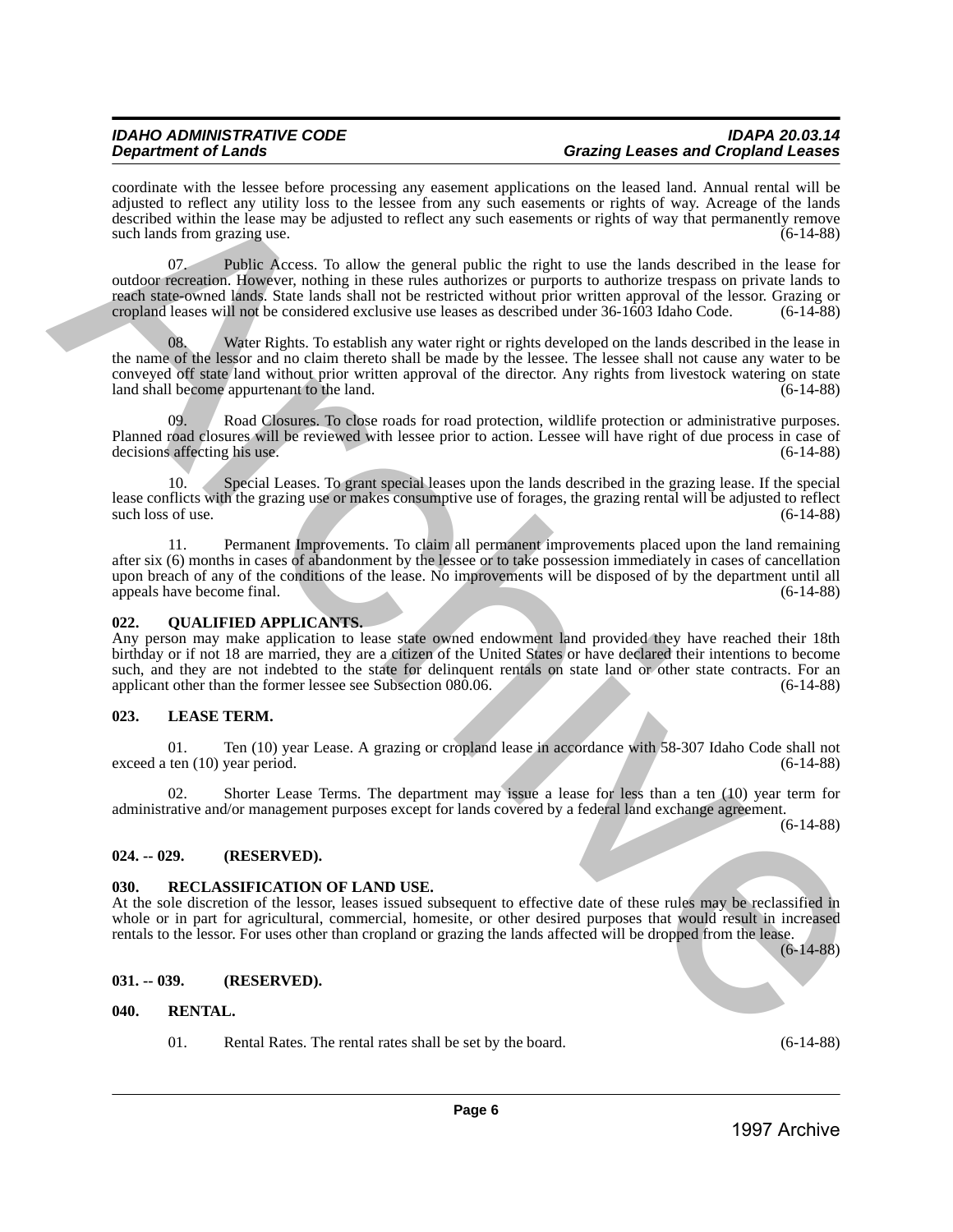02. Grazing Fee. A minimum fee established by the board will be charged for a grazing or cropland (6-14-88) lease.  $(6-14-88)$ 

03. Special Uses. Fees for special uses shall be determined by the department. (6-14-88)

04. AUM's. The number of AUMs used in determining the rental is based on the average use during the lease term.  $(6-14-88)$ lease term. (6-14-88)

05. Rental Due Date. Cropland lease rentals are due January l and grazing lease rentals are due as stated in the lease but not later than May l. Leases with both types of uses will be assigned a single due date by the department. (6-14-88) department. (6-14-88)

# <span id="page-6-0"></span>**041. CHANGE OF RENTAL.**

The lessor reserves the right to increase the annual rental. Notice of such increase will be provided according to 58- 307 Idaho Code. Said notice will be mailed to the post office address last provided by the lessee. (6-14-88)

# <span id="page-6-1"></span>**042. LATE PAYMENTS.**

Rental not paid by the due date shall be considered late. Penalty interest from the due date shall be added to the rental amount. The penalty interest shall be one percent (1%) for each calendar month or fraction thereof. (6-14-88)

# <span id="page-6-2"></span>**043. -- 049. (RESERVED).**

# <span id="page-6-3"></span>**050. LEASE CANCELLATION.**

01. Cancellation. Leases may be cancelled by the director for non-payment of rental or non-compliance covenants, terms or conditions of the lease. with the covenants, terms or conditions of the lease.

02. Notification. If the rental is not paid by the due date the department shall notify the lessee of nonpayment. Leases not paid within thirty (30) days of the due date shall be cancelled without further notice. (6-14-88)

Resource Damage. If resource damage is occurring to state land within a lease or the lessee is not complying with the lease provisions or management plan provisions, the lessee shall be provided written notification of the violation by regular mail and certified mail. The letter shall specify the violation, corrective action needed and the time action must be completed. If the deadline is not met the lease will be cancelled. If the lessee is violating the non-use rules the lease will be cancelled according to Subsection 085.06. Refusal to accept regular mail or certified mail shall not work to stop cancellation. (6-14-88) mail shall not work to stop cancellation. 1997 Co. 4 Contains the contained by the board will be changed like as compared on the board of the contained on the contained of the contained of the contained by the contained of the contained of the contained of the co

04. Reclassification. A lease may be cancelled in whole or in part upon one hundred eighty (180) days written notice if the land is reclassified for agricultural, commercial, urban of other higher use. Notice will be provided as outlined in Subsection 050.03. (6-14-88) provided as outlined in Subsection 050.03.

05. Land Sales. The lessor reserves the right to sell lands under lease. The lessee will be notified that lands are being considered for sale prior to submitting the annual sales plan to the Board for approval. The lessee will also be notified of a scheduled sale at least thirty (30) days prior to sale date.  $(6-14-88)$ also be notified of a scheduled sale at least thirty  $(30)$  days prior to sale date.

# <span id="page-6-4"></span>**051. LEASE REINSTATEMENT.**

01. Thirty (30) day Reinstatement. A lease may be reinstated within thirty (30) days after cancellation for non-payment by paying the rental, plus interest, plus late payment charge, and a reinstatement fee. If not reinstated within the time specified the lease may be offered to another person. (6-14-88) reinstated within the time specified the lease may be offered to another person.

02. One (1) year Reinstatement. Leases cancelled for non-payment may be reinstated within one (1) year of cancellation if the lands are still unleased and the lessee pays reinstatement fees, plus back rental and interest.  $(6-14-88)$ 

# <span id="page-6-5"></span>**052. LEASE ADJUSTMENTS.**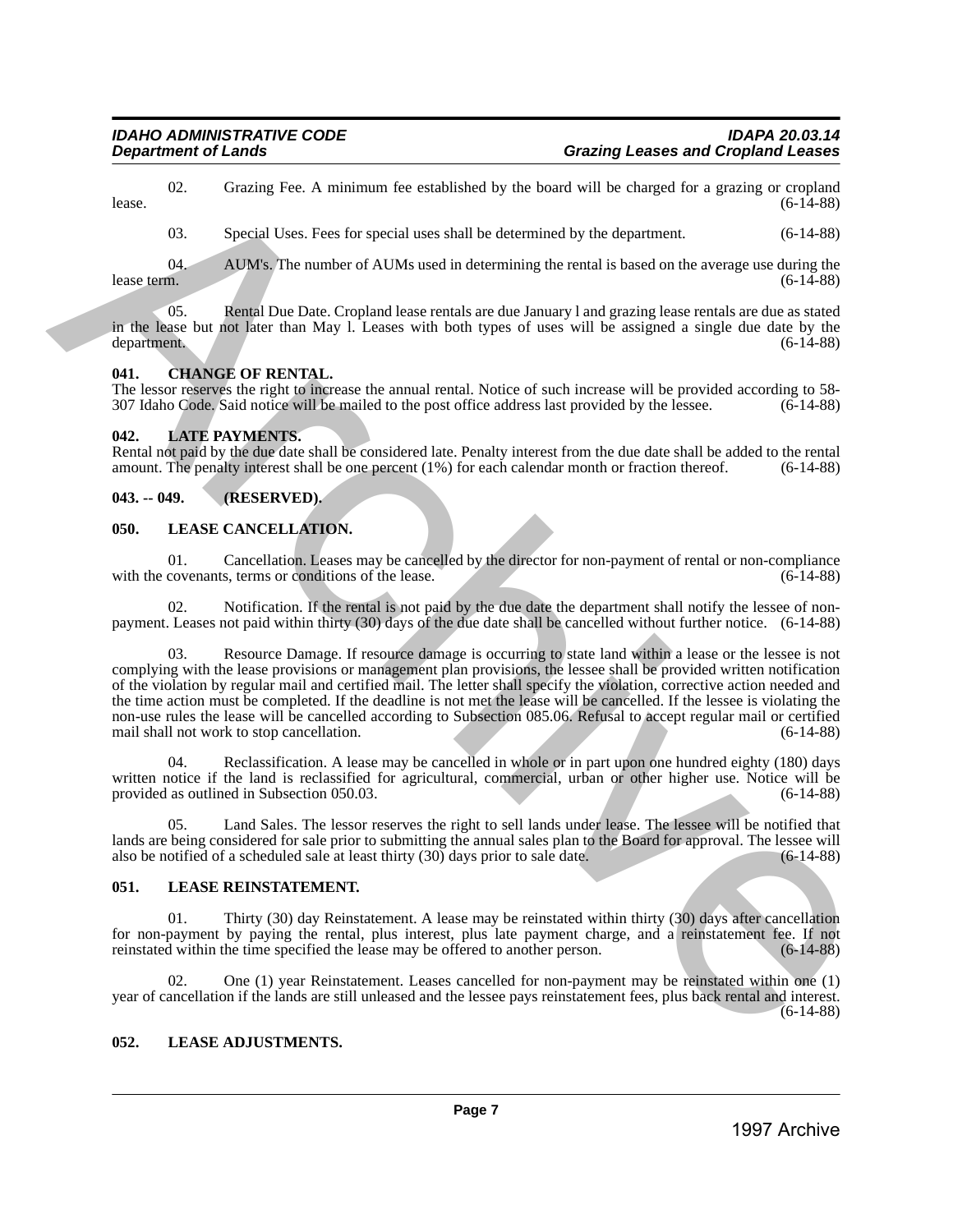## <span id="page-7-0"></span>**053. EXTENSIONS OF ANNUAL LEASE PAYMENT.**

# <span id="page-7-1"></span>**054. CROPLAND LEASE HARDSHIP CLAIMS.**

| procedure. | c.<br>d.<br>f.<br>03.<br>a.<br>b. | The lessee will only receive a reduction in rental for yield losses beyond the normal variation<br>expected in the situated county for similar land. Normal variation will be calculated from the Idaho Statistical<br>Reporting Service records.<br>Average yields used to calculate the rental on the subject lands will be used to determine any lease<br>rental adjustments for this purpose.<br>Adjustments will not be made for losses if lessee is compensated through another government<br>program or crop insurance.<br>Procedure. The lessee must provide a request to the department according to the following<br>The lessee must notify the department immediately after damage occurs.<br>Damage areas are to be harvested separately from undamaged fields to accurately evaluate yields. | $(6-14-88)$<br>$(6-14-88)$<br>$(6-14-88)$<br>$(6-14-88)$<br>$(6-14-88)$<br>$(6-14-88)$                                                                                                                                                                                                                                                                                                                                                                                                                                                                                                                                                                                                                                                                                                                                                                                                                                                                                                                                                                                                                                                                                                                |
|------------|-----------------------------------|-----------------------------------------------------------------------------------------------------------------------------------------------------------------------------------------------------------------------------------------------------------------------------------------------------------------------------------------------------------------------------------------------------------------------------------------------------------------------------------------------------------------------------------------------------------------------------------------------------------------------------------------------------------------------------------------------------------------------------------------------------------------------------------------------------------|-------------------------------------------------------------------------------------------------------------------------------------------------------------------------------------------------------------------------------------------------------------------------------------------------------------------------------------------------------------------------------------------------------------------------------------------------------------------------------------------------------------------------------------------------------------------------------------------------------------------------------------------------------------------------------------------------------------------------------------------------------------------------------------------------------------------------------------------------------------------------------------------------------------------------------------------------------------------------------------------------------------------------------------------------------------------------------------------------------------------------------------------------------------------------------------------------------|
|            |                                   |                                                                                                                                                                                                                                                                                                                                                                                                                                                                                                                                                                                                                                                                                                                                                                                                           |                                                                                                                                                                                                                                                                                                                                                                                                                                                                                                                                                                                                                                                                                                                                                                                                                                                                                                                                                                                                                                                                                                                                                                                                       |
|            |                                   |                                                                                                                                                                                                                                                                                                                                                                                                                                                                                                                                                                                                                                                                                                                                                                                                           |                                                                                                                                                                                                                                                                                                                                                                                                                                                                                                                                                                                                                                                                                                                                                                                                                                                                                                                                                                                                                                                                                                                                                                                                       |
|            |                                   |                                                                                                                                                                                                                                                                                                                                                                                                                                                                                                                                                                                                                                                                                                                                                                                                           |                                                                                                                                                                                                                                                                                                                                                                                                                                                                                                                                                                                                                                                                                                                                                                                                                                                                                                                                                                                                                                                                                                                                                                                                       |
|            |                                   |                                                                                                                                                                                                                                                                                                                                                                                                                                                                                                                                                                                                                                                                                                                                                                                                           |                                                                                                                                                                                                                                                                                                                                                                                                                                                                                                                                                                                                                                                                                                                                                                                                                                                                                                                                                                                                                                                                                                                                                                                                       |
|            |                                   |                                                                                                                                                                                                                                                                                                                                                                                                                                                                                                                                                                                                                                                                                                                                                                                                           |                                                                                                                                                                                                                                                                                                                                                                                                                                                                                                                                                                                                                                                                                                                                                                                                                                                                                                                                                                                                                                                                                                                                                                                                       |
|            |                                   |                                                                                                                                                                                                                                                                                                                                                                                                                                                                                                                                                                                                                                                                                                                                                                                                           |                                                                                                                                                                                                                                                                                                                                                                                                                                                                                                                                                                                                                                                                                                                                                                                                                                                                                                                                                                                                                                                                                                                                                                                                       |
|            |                                   |                                                                                                                                                                                                                                                                                                                                                                                                                                                                                                                                                                                                                                                                                                                                                                                                           |                                                                                                                                                                                                                                                                                                                                                                                                                                                                                                                                                                                                                                                                                                                                                                                                                                                                                                                                                                                                                                                                                                                                                                                                       |
|            |                                   |                                                                                                                                                                                                                                                                                                                                                                                                                                                                                                                                                                                                                                                                                                                                                                                                           | $(6-14-88)$                                                                                                                                                                                                                                                                                                                                                                                                                                                                                                                                                                                                                                                                                                                                                                                                                                                                                                                                                                                                                                                                                                                                                                                           |
|            | b.                                | Any adjustments will be credited to next years rental.                                                                                                                                                                                                                                                                                                                                                                                                                                                                                                                                                                                                                                                                                                                                                    | $(6-14-88)$                                                                                                                                                                                                                                                                                                                                                                                                                                                                                                                                                                                                                                                                                                                                                                                                                                                                                                                                                                                                                                                                                                                                                                                           |
|            | a.                                | Claims will be considered for the current growing season only.                                                                                                                                                                                                                                                                                                                                                                                                                                                                                                                                                                                                                                                                                                                                            | $(6-14-88)$                                                                                                                                                                                                                                                                                                                                                                                                                                                                                                                                                                                                                                                                                                                                                                                                                                                                                                                                                                                                                                                                                                                                                                                           |
|            | 02.                               | Conditions to Meet. To qualify for a hardship claim the following conditions must be met.                                                                                                                                                                                                                                                                                                                                                                                                                                                                                                                                                                                                                                                                                                                 | $(6-14-88)$                                                                                                                                                                                                                                                                                                                                                                                                                                                                                                                                                                                                                                                                                                                                                                                                                                                                                                                                                                                                                                                                                                                                                                                           |
| lessee.    |                                   |                                                                                                                                                                                                                                                                                                                                                                                                                                                                                                                                                                                                                                                                                                                                                                                                           | $(6-14-88)$                                                                                                                                                                                                                                                                                                                                                                                                                                                                                                                                                                                                                                                                                                                                                                                                                                                                                                                                                                                                                                                                                                                                                                                           |
|            |                                   |                                                                                                                                                                                                                                                                                                                                                                                                                                                                                                                                                                                                                                                                                                                                                                                                           |                                                                                                                                                                                                                                                                                                                                                                                                                                                                                                                                                                                                                                                                                                                                                                                                                                                                                                                                                                                                                                                                                                                                                                                                       |
|            |                                   |                                                                                                                                                                                                                                                                                                                                                                                                                                                                                                                                                                                                                                                                                                                                                                                                           | $(6-14-88)$                                                                                                                                                                                                                                                                                                                                                                                                                                                                                                                                                                                                                                                                                                                                                                                                                                                                                                                                                                                                                                                                                                                                                                                           |
|            |                                   |                                                                                                                                                                                                                                                                                                                                                                                                                                                                                                                                                                                                                                                                                                                                                                                                           | $(6-14-88)$                                                                                                                                                                                                                                                                                                                                                                                                                                                                                                                                                                                                                                                                                                                                                                                                                                                                                                                                                                                                                                                                                                                                                                                           |
|            |                                   |                                                                                                                                                                                                                                                                                                                                                                                                                                                                                                                                                                                                                                                                                                                                                                                                           | $(6-14-88)$                                                                                                                                                                                                                                                                                                                                                                                                                                                                                                                                                                                                                                                                                                                                                                                                                                                                                                                                                                                                                                                                                                                                                                                           |
|            | 02.                               | Forms and Fees. Lessees must request extensions on forms supplied by the lessor and pay a fifty                                                                                                                                                                                                                                                                                                                                                                                                                                                                                                                                                                                                                                                                                                           |                                                                                                                                                                                                                                                                                                                                                                                                                                                                                                                                                                                                                                                                                                                                                                                                                                                                                                                                                                                                                                                                                                                                                                                                       |
|            | 01.                               | Cropland Extensions. Extensions may be granted for cropland leases only. Each lessee is limited to                                                                                                                                                                                                                                                                                                                                                                                                                                                                                                                                                                                                                                                                                                        | $(6-14-88)$                                                                                                                                                                                                                                                                                                                                                                                                                                                                                                                                                                                                                                                                                                                                                                                                                                                                                                                                                                                                                                                                                                                                                                                           |
| 053.       |                                   |                                                                                                                                                                                                                                                                                                                                                                                                                                                                                                                                                                                                                                                                                                                                                                                                           |                                                                                                                                                                                                                                                                                                                                                                                                                                                                                                                                                                                                                                                                                                                                                                                                                                                                                                                                                                                                                                                                                                                                                                                                       |
|            | 03.                               | Abnormal Conditions. Adjustments may be made by the department to improve the range resource                                                                                                                                                                                                                                                                                                                                                                                                                                                                                                                                                                                                                                                                                                              | $(6-14-88)$                                                                                                                                                                                                                                                                                                                                                                                                                                                                                                                                                                                                                                                                                                                                                                                                                                                                                                                                                                                                                                                                                                                                                                                           |
|            | 02.                               | Prior Approval. Prior approval from the department must be obtained to delete lands from a lease to                                                                                                                                                                                                                                                                                                                                                                                                                                                                                                                                                                                                                                                                                                       | $(6-14-88)$                                                                                                                                                                                                                                                                                                                                                                                                                                                                                                                                                                                                                                                                                                                                                                                                                                                                                                                                                                                                                                                                                                                                                                                           |
|            | 01.                               | Authorized Changes. Authorized changes in lease conditions shall be executed on forms provided                                                                                                                                                                                                                                                                                                                                                                                                                                                                                                                                                                                                                                                                                                            | $(6-14-88)$                                                                                                                                                                                                                                                                                                                                                                                                                                                                                                                                                                                                                                                                                                                                                                                                                                                                                                                                                                                                                                                                                                                                                                                           |
|            | 054.                              | 03.7<br>04.<br>rental year.<br>01.                                                                                                                                                                                                                                                                                                                                                                                                                                                                                                                                                                                                                                                                                                                                                                        | by the department which shall then become a part of the lease.<br>insure that the lands retained and the deleted lands break on a logical grazing unit boundary.<br>or reduce use because of abnormal conditions such as drought or fire rehabilitation.<br><b>EXTENSIONS OF ANNUAL LEASE PAYMENT.</b><br>no more than two $(2)$ successive or five $(5)$ total extensions during any ten $(10)$ year lease period.<br>(\$50) dollar extension fee. The lessee must also provide a statement from his banker verifying that money is not<br>available for the current years farming operations.<br>Liens. If extension is approved the department will file a lien in the county where crops are grown<br>against the crops produced on the state land.<br>Due Date. Rental plus interest at a rate established by the board will be due November 1 of the<br>CROPLAND LEASE HARDSHIP CLAIMS.<br>Crop Loss. Adjustments in rental may be made because of unusual crop loss that occurs through no<br>fault of the lessee. Unseasonable frost, hail or other uncontrollable losses must be thoroughly substantiated by the<br>Claim will only be approved for losses beyond the control of the lessee. |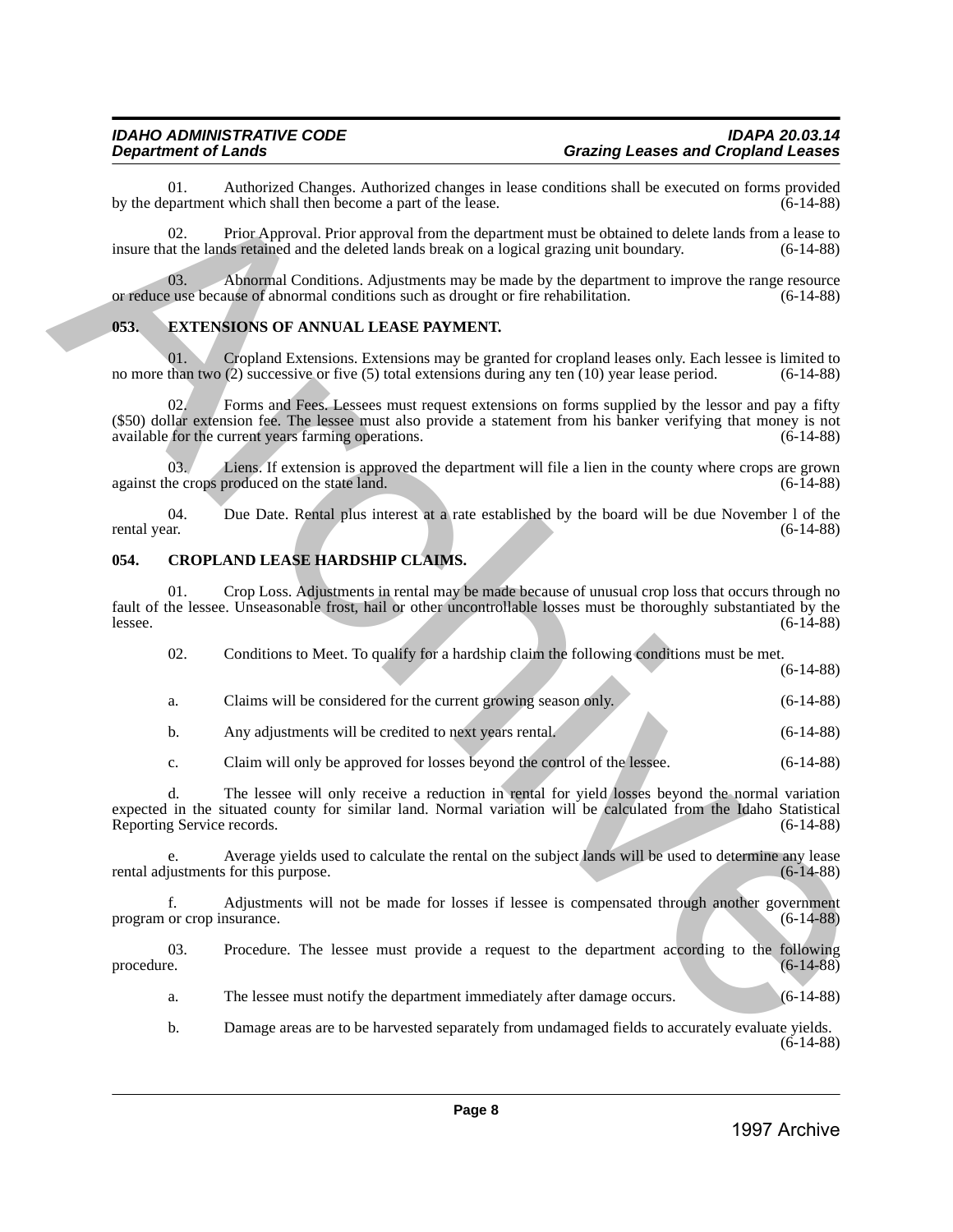### <span id="page-8-1"></span><span id="page-8-0"></span>**060. FEES.**

#### **GRAZING LEASES AND CROPLAND LEASES FEE STRUCTURE Current Fees**

| $C_{\star}$      | slips, and any other supporting data available must be provided to document losses.                                                                                                                                                                                                                                                                                                                                                                                                                           | Photographs, Agricultural Stabilization and Conservation Service payment receipts, elevator load                       | $(6-14-88)$  |  |  |  |  |
|------------------|---------------------------------------------------------------------------------------------------------------------------------------------------------------------------------------------------------------------------------------------------------------------------------------------------------------------------------------------------------------------------------------------------------------------------------------------------------------------------------------------------------------|------------------------------------------------------------------------------------------------------------------------|--------------|--|--|--|--|
| d.<br>variation. |                                                                                                                                                                                                                                                                                                                                                                                                                                                                                                               | An adjustment will be considered if the damaged land exceeds the normal county production                              | $(6-14-88)$  |  |  |  |  |
| 04.              |                                                                                                                                                                                                                                                                                                                                                                                                                                                                                                               | Lease Adjustment. A lease adjustment will be executed for any approved claims.                                         | $(6-14-88)$  |  |  |  |  |
| $055. - 059.$    | (RESERVED).                                                                                                                                                                                                                                                                                                                                                                                                                                                                                                   |                                                                                                                        |              |  |  |  |  |
| 060.<br>FEES.    | a transaction can occur. All fees are non refundable.                                                                                                                                                                                                                                                                                                                                                                                                                                                         | Miscellaneous fees for lease administration will be set by the board from time to time and must be paid in full before | $(6-14-88)$  |  |  |  |  |
|                  |                                                                                                                                                                                                                                                                                                                                                                                                                                                                                                               | <b>GRAZING LEASES AND CROPLAND LEASES</b><br><b>FEE STRUCTURE</b><br><b>Current Fees</b>                               |              |  |  |  |  |
|                  | <b>Lease Applications</b>                                                                                                                                                                                                                                                                                                                                                                                                                                                                                     | \$10.00                                                                                                                |              |  |  |  |  |
|                  | <b>Total Lease Assignments</b>                                                                                                                                                                                                                                                                                                                                                                                                                                                                                | \$25.00                                                                                                                |              |  |  |  |  |
|                  | <b>Partial Lease Assignment</b>                                                                                                                                                                                                                                                                                                                                                                                                                                                                               | \$35.00 (including issuance of new<br>lease for portion assigned)                                                      |              |  |  |  |  |
|                  | Mortgage Agreement                                                                                                                                                                                                                                                                                                                                                                                                                                                                                            | \$25.00                                                                                                                |              |  |  |  |  |
|                  | <b>Subleases</b>                                                                                                                                                                                                                                                                                                                                                                                                                                                                                              | \$50.00 per lease                                                                                                      |              |  |  |  |  |
|                  | Late payment                                                                                                                                                                                                                                                                                                                                                                                                                                                                                                  | 1% per month, but not<br>less than \$25.00                                                                             |              |  |  |  |  |
|                  | Reinstatement                                                                                                                                                                                                                                                                                                                                                                                                                                                                                                 | \$50.00 plus interest at<br>1% per month                                                                               |              |  |  |  |  |
|                  | Minimum rental                                                                                                                                                                                                                                                                                                                                                                                                                                                                                                | 1988 - \$25.00                                                                                                         |              |  |  |  |  |
|                  |                                                                                                                                                                                                                                                                                                                                                                                                                                                                                                               | 1989 - \$31.25                                                                                                         |              |  |  |  |  |
|                  |                                                                                                                                                                                                                                                                                                                                                                                                                                                                                                               | 1990 - \$37.50                                                                                                         |              |  |  |  |  |
|                  |                                                                                                                                                                                                                                                                                                                                                                                                                                                                                                               | 1991 - \$43,75                                                                                                         |              |  |  |  |  |
|                  |                                                                                                                                                                                                                                                                                                                                                                                                                                                                                                               | 1992 - \$50.00                                                                                                         |              |  |  |  |  |
|                  | <b>Extension request</b>                                                                                                                                                                                                                                                                                                                                                                                                                                                                                      | \$50.00                                                                                                                |              |  |  |  |  |
|                  |                                                                                                                                                                                                                                                                                                                                                                                                                                                                                                               |                                                                                                                        | $(7-1-93)$   |  |  |  |  |
| $061. - 069.$    |                                                                                                                                                                                                                                                                                                                                                                                                                                                                                                               |                                                                                                                        |              |  |  |  |  |
|                  | (RESERVED).                                                                                                                                                                                                                                                                                                                                                                                                                                                                                                   |                                                                                                                        |              |  |  |  |  |
|                  | 070.<br><b>SUBLEASING.</b>                                                                                                                                                                                                                                                                                                                                                                                                                                                                                    |                                                                                                                        |              |  |  |  |  |
| 01.              | Prior Approval. A lessee shall not authorize another to farm or run livestock on his lease without<br>prior approval. When a lessee conveys the right of use and occupancy of his state leased land to another he must first<br>obtain written consent from the director via a sublease agreement and pay an established fee. Before an agreement<br>will be approved the lessee must provide the name and address of sublessee, purpose of sublease, and a copy of the<br>sublease agreement.<br>$(6-14-88)$ |                                                                                                                        |              |  |  |  |  |
| 02.              |                                                                                                                                                                                                                                                                                                                                                                                                                                                                                                               | Taking In of Stock. Taking in of herd stock is not considered subleasing as long as the lessee                         |              |  |  |  |  |
|                  |                                                                                                                                                                                                                                                                                                                                                                                                                                                                                                               | Page 9                                                                                                                 |              |  |  |  |  |
|                  |                                                                                                                                                                                                                                                                                                                                                                                                                                                                                                               |                                                                                                                        | 1997 Archive |  |  |  |  |

### <span id="page-8-2"></span>**061. -- 069. (RESERVED).**

#### <span id="page-8-3"></span>**070. SUBLEASING.**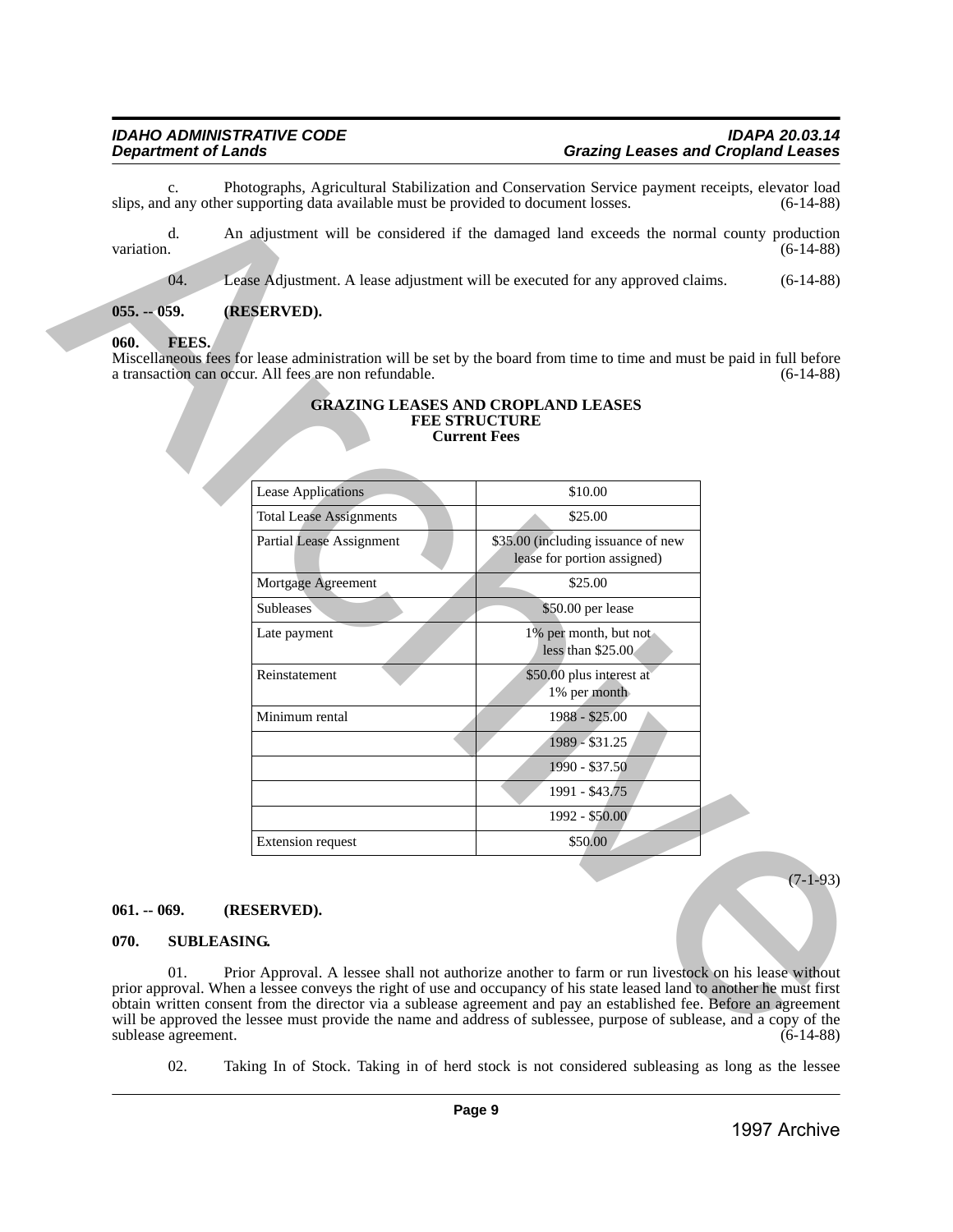# <span id="page-9-0"></span>**071. ASSIGNMENTS.**

| Original lease, or in the event of loss, an affidavit of loss. | $(6-14-88)$ |
|----------------------------------------------------------------|-------------|
| Proper documentation, if any, of court action.                 | $(6-14-88)$ |

### <span id="page-9-1"></span>**072. MORTGAGE AGREEMENTS.**

# <span id="page-9-2"></span>**073. -- 079. (RESERVED).**

### <span id="page-9-3"></span>**080. GRAZING MANAGEMENT PLANS.**

|      | were his own.                                                                                                                                                                                                                                                                                                                                                                                                                                                                                                                                                                                                                                       | maintains control and management of the state lease. The lessee must manage operations of livestock as if animals                                                                                                                                                                                                         | $(6-14-88)$  |  |  |
|------|-----------------------------------------------------------------------------------------------------------------------------------------------------------------------------------------------------------------------------------------------------------------------------------------------------------------------------------------------------------------------------------------------------------------------------------------------------------------------------------------------------------------------------------------------------------------------------------------------------------------------------------------------------|---------------------------------------------------------------------------------------------------------------------------------------------------------------------------------------------------------------------------------------------------------------------------------------------------------------------------|--------------|--|--|
| 071. |                                                                                                                                                                                                                                                                                                                                                                                                                                                                                                                                                                                                                                                     | <b>ASSIGNMENTS.</b>                                                                                                                                                                                                                                                                                                       |              |  |  |
|      | 01.                                                                                                                                                                                                                                                                                                                                                                                                                                                                                                                                                                                                                                                 | Applications by Lessee. Assignment applications must be signed by the same person whose<br>signatures appear on the lease or be conveyed by court decree.                                                                                                                                                                 | $(6-14-88)$  |  |  |
|      | 02.                                                                                                                                                                                                                                                                                                                                                                                                                                                                                                                                                                                                                                                 | Lease in Good Standing. All leases to be assigned must be current and in good standing. (6-14-88)                                                                                                                                                                                                                         |              |  |  |
|      | 03.                                                                                                                                                                                                                                                                                                                                                                                                                                                                                                                                                                                                                                                 | Forms. Assignment requests must be on forms provided by the department.                                                                                                                                                                                                                                                   | $(6-14-88)$  |  |  |
|      | 04.                                                                                                                                                                                                                                                                                                                                                                                                                                                                                                                                                                                                                                                 | Notarization. All signatures must be NOTARIZED.                                                                                                                                                                                                                                                                           | $(6-14-88)$  |  |  |
|      | 05/                                                                                                                                                                                                                                                                                                                                                                                                                                                                                                                                                                                                                                                 | Improvements. If the lease includes improvements and/or personal property, a statement shall be<br>provided by the lessee and attached stating the value, location, and description of such property transferred with the<br>lease. The ownership of all privately owned improvements must be transferred with the lease. | $(6-14-88)$  |  |  |
|      | 06.<br>following items.                                                                                                                                                                                                                                                                                                                                                                                                                                                                                                                                                                                                                             | Copies. Two (2) copies of the assignment must be provided to the department along with the                                                                                                                                                                                                                                | $(6-14-88)$  |  |  |
|      | a.                                                                                                                                                                                                                                                                                                                                                                                                                                                                                                                                                                                                                                                  | Original lease, or in the event of loss, an affidavit of loss.                                                                                                                                                                                                                                                            | $(6-14-88)$  |  |  |
|      | $\mathbf{b}$ .                                                                                                                                                                                                                                                                                                                                                                                                                                                                                                                                                                                                                                      | Proper documentation, if any, of court action.                                                                                                                                                                                                                                                                            | $(6-14-88)$  |  |  |
|      | c.                                                                                                                                                                                                                                                                                                                                                                                                                                                                                                                                                                                                                                                  | A formal release of any mortgage or other encumbrance affecting the lease.                                                                                                                                                                                                                                                | $(6-14-88)$  |  |  |
|      | d.                                                                                                                                                                                                                                                                                                                                                                                                                                                                                                                                                                                                                                                  | If assignment includes only part of the lease, an application to lease state land form must<br>accompany the assignment request.                                                                                                                                                                                          | $(6-14-88)$  |  |  |
|      | 07.                                                                                                                                                                                                                                                                                                                                                                                                                                                                                                                                                                                                                                                 | Approval. An assignment is not valid until approved by the Director.                                                                                                                                                                                                                                                      | $(6-14-88)$  |  |  |
|      | Mortgage agreements are for the convenience of the lessee. The department may accept a mortgage agreement upon<br>request. A lease will not be assigned without the approval of the mortgage holder. A mortgage agreement must be<br>signed by the lessee and the mortgage holder. A request for a mortgage agreement must be submitted on forms<br>prepared by the department (or on forms approved in advance by the department) and be accompanied by the<br>appropriate fee. The term of a mortgage agreement shall not exceed the lease term. The agreement may be renewed<br>upon fulfilling the requirements specified above.<br>$(6-14-88)$ |                                                                                                                                                                                                                                                                                                                           |              |  |  |
|      | $073. - 079.$                                                                                                                                                                                                                                                                                                                                                                                                                                                                                                                                                                                                                                       | (RESERVED).                                                                                                                                                                                                                                                                                                               |              |  |  |
| 080. |                                                                                                                                                                                                                                                                                                                                                                                                                                                                                                                                                                                                                                                     | <b>GRAZING MANAGEMENT PLANS.</b>                                                                                                                                                                                                                                                                                          |              |  |  |
|      | 01.                                                                                                                                                                                                                                                                                                                                                                                                                                                                                                                                                                                                                                                 | Contents of Plan. All grazing management plans must include the following                                                                                                                                                                                                                                                 | $(6-14-88)$  |  |  |
|      | a.                                                                                                                                                                                                                                                                                                                                                                                                                                                                                                                                                                                                                                                  | Lease number(s), name, and address of lessee.                                                                                                                                                                                                                                                                             | $(6-14-88)$  |  |  |
|      | b.                                                                                                                                                                                                                                                                                                                                                                                                                                                                                                                                                                                                                                                  | A map of the leasehold area.                                                                                                                                                                                                                                                                                              | $(6-14-88)$  |  |  |
|      | $\mathbf{c}.$                                                                                                                                                                                                                                                                                                                                                                                                                                                                                                                                                                                                                                       | Goals and objectives.                                                                                                                                                                                                                                                                                                     | $(6-14-88)$  |  |  |
|      | d.                                                                                                                                                                                                                                                                                                                                                                                                                                                                                                                                                                                                                                                  | A description of land sub-units if the land has been so divided.                                                                                                                                                                                                                                                          | $(6-14-88)$  |  |  |
|      | e.                                                                                                                                                                                                                                                                                                                                                                                                                                                                                                                                                                                                                                                  | Grazing periods including the number of AUMs per unit.                                                                                                                                                                                                                                                                    | $(6-14-88)$  |  |  |
|      | f.                                                                                                                                                                                                                                                                                                                                                                                                                                                                                                                                                                                                                                                  | Provisions concerning water.                                                                                                                                                                                                                                                                                              | $(6-14-88)$  |  |  |
|      |                                                                                                                                                                                                                                                                                                                                                                                                                                                                                                                                                                                                                                                     | Page 10                                                                                                                                                                                                                                                                                                                   |              |  |  |
|      |                                                                                                                                                                                                                                                                                                                                                                                                                                                                                                                                                                                                                                                     |                                                                                                                                                                                                                                                                                                                           | 1997 Archive |  |  |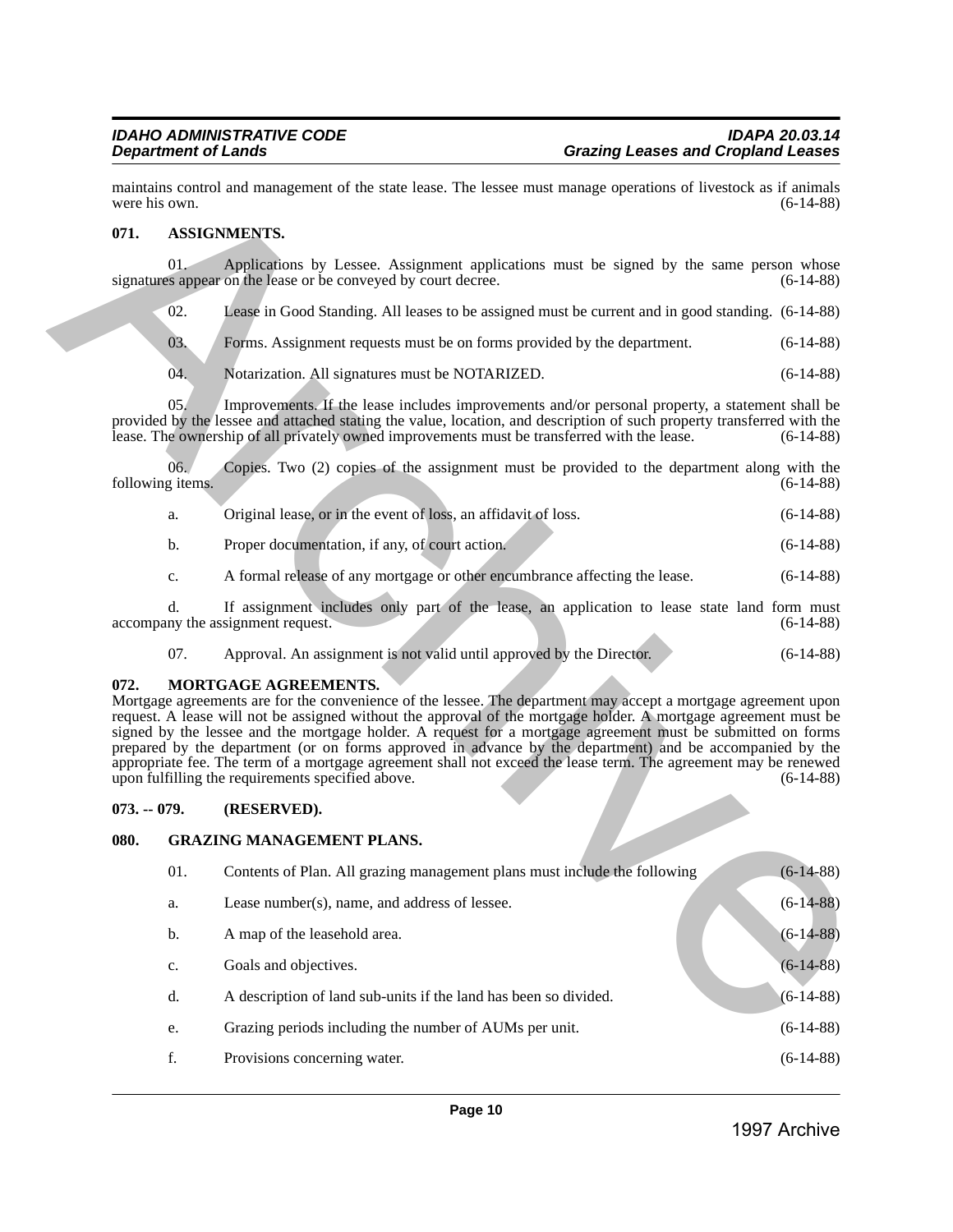g. Requirements for improvements including construction schedule of new improvements and nce responsibilities for new and existing improvements. (6-14-88) maintenance responsibilities for new and existing improvements.

h. Date and signatures of participating parties. (6-14-88)

02. Optional Elements. Upon mutual agreement of the parties involved, a management plan may be following: (6-14-88) include the following:

a. A statement concerning the history of the leasehold area. (6-14-88)

b. Information concerning geography, terrain, climatic conditions, vegetation, soil, and wildlife. (6-14-88)

c. Other special conditions. (6-14-88)

03. Time for Completion of Plan. A management plan, to meet the provisions of Section 58-310 Idaho Code, shall be approved by the director and shall be made a part of the lease at least two (2) years prior to lease expiration except that for purposes of determining a qualified conflict application, the department will recognize that part of a management plan in existence for at least two (2) years previously agreed to between the department and the lessee which is consistent with Subsection 080.01 and included as part of the lease.  $(6-14-88)$ lessee which is consistent with Subsection 080.01 and included as part of the lease.

04. New Plans. New plans may be made part of an existing lease by lease adjustment and shall be made a new or renewal lease by specific reference. a part of a new or renewal lease by specific reference.

05. Modification of Plan. The department may review and modify any grazing management plan upon changes in conditions, laws, or regulations, provided that the department shall give the lessee thirty (30) days notice of any such modifications prior to the effective date thereof. Modifications mutually agreeable to both the department and lessee may be made at any time.

06. Conflict Applicant. An applicant, if not the current lessee, applying for lands with a department approved management plan meeting the requirements of Section 58-310 Idaho Code, must be provided a copy of the plan. Within thirty (30) days after receipt of the plan the applicant shall file with the department a signed notarized affidavit stating that he or she has reviewed the plan and will comply with the plan. Failure by the applicant to file the affidavit within the specified time shall disqualify the applicant.  $(6-14-88)$ affidavit within the specified time shall disqualify the applicant. **Columbinistics** consider the interaction including to constrain the interaction of the interaction  $\alpha$ .<br> **Columbinistics** consider the interaction of the particular system constraints of the particular system constraint

Cancellation of Lease for Non-compliance. If a lessee fails to comply with management plan<br>se will be cancelled according to Subsection 050.03. (6-14-88) provisions the lease will be cancelled according to Subsection 050.03.

# <span id="page-10-0"></span>**081. -- 084. (RESERVED).**

# <span id="page-10-1"></span>**085. VOLUNTARY NON-USE; REQUIREMENTS.**

01. Written Request. To allow time for review, a request for non-use must be submitted in writing to the ent by the lessee at least sixty  $(60)$  days prior to scheduled turnout but no later than April 1.  $(6-14-88)$ department by the lessee at least sixty (60) days prior to scheduled turnout but no later than April 1.

02. Finding Livestock. A lessee must make a diligent effort to find livestock to graze the parcel. If the department determines that the lessee has not advertised sufficiently, the lessee may be required to pay cost of advertising up to one hundred fifty dollars (\$150) for the department to solicit other operators. The lessee shall not charge another user more than one and one half  $(1\ 1/2)$  times the department rental rate unless documented management costs can be provided to justify a higher fee.  $(6-14-88)$ management costs can be provided to justify a higher fee.

03. Approval. Prior approval from the department must be obtained to drop lands from a lease. This procedure will insure that the lands retained and the unleased lands break on a logical management unit boundary.  $(6-14-88)$ 

04. Decision. The department will notify the lessee in writing of the decision to accept or reject the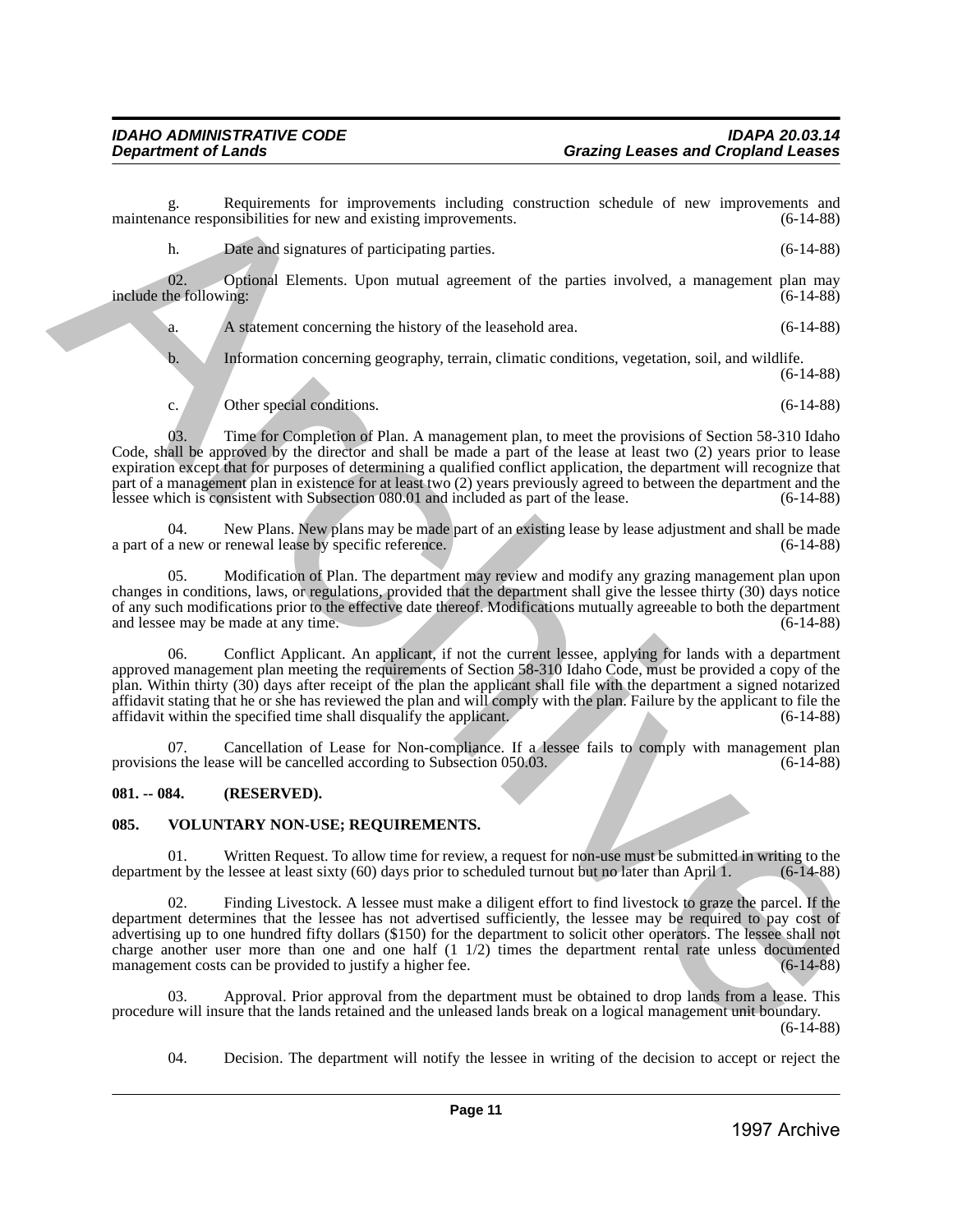|               |                                                                                                                                                                                                                                                                                                                                                                                                                          | request for non-use within sixty (60) days after receiving the request for non-use.                                                                                                                                                                                                                                                                                                                                                                                                                                                                                                                                                                                                                                                                                                        | $(6-14-88)$  |  |  |
|---------------|--------------------------------------------------------------------------------------------------------------------------------------------------------------------------------------------------------------------------------------------------------------------------------------------------------------------------------------------------------------------------------------------------------------------------|--------------------------------------------------------------------------------------------------------------------------------------------------------------------------------------------------------------------------------------------------------------------------------------------------------------------------------------------------------------------------------------------------------------------------------------------------------------------------------------------------------------------------------------------------------------------------------------------------------------------------------------------------------------------------------------------------------------------------------------------------------------------------------------------|--------------|--|--|
|               | 05.                                                                                                                                                                                                                                                                                                                                                                                                                      | Signatures. A lease adjustment shall be completed and signed by both the lessee and the department<br>to implement terms of any non-use approved by the director.                                                                                                                                                                                                                                                                                                                                                                                                                                                                                                                                                                                                                          | $(6-14-88)$  |  |  |
|               | 06.                                                                                                                                                                                                                                                                                                                                                                                                                      | Compliance with Adjustment. A lessee who receives non-use shall not graze more AUMs than<br>approved in the lease adjustment. If the lessee is able to utilize more AUMs during the non-use period, he shall notify<br>the department of the expected increase prior to turnout of the additional livestock. If the lessee knowingly grazes<br>more AUMs than specified in the agreement without notifying the department in advance, he will be assessed triple<br>the rental rate for the unauthorized $\overline{A}$ UMs as trespass charges. If the lessee fails to pay the charges within thirty (30)<br>days, the department may give final notice by certified mail to the lessee that the lease will be cancelled in thirty (30)<br>days from the date the final notice is mailed. | $(6-14-88)$  |  |  |
|               | 07.                                                                                                                                                                                                                                                                                                                                                                                                                      | Limitation. The department shall not grant more than two $(2)$ years consecutive non-use. $(6-14-88)$                                                                                                                                                                                                                                                                                                                                                                                                                                                                                                                                                                                                                                                                                      |              |  |  |
|               | 08.<br>authorized non-use.                                                                                                                                                                                                                                                                                                                                                                                               | Maintenance of Improvements. The lessee shall maintain improvements during the period of                                                                                                                                                                                                                                                                                                                                                                                                                                                                                                                                                                                                                                                                                                   | $(6-14-88)$  |  |  |
|               | 09.                                                                                                                                                                                                                                                                                                                                                                                                                      | Contents of Application. An application for non-use must include the following:                                                                                                                                                                                                                                                                                                                                                                                                                                                                                                                                                                                                                                                                                                            | $(6-14-88)$  |  |  |
|               | a.                                                                                                                                                                                                                                                                                                                                                                                                                       | Lease number(s), name, and address of lessee.                                                                                                                                                                                                                                                                                                                                                                                                                                                                                                                                                                                                                                                                                                                                              | $(6-14-88)$  |  |  |
|               | b.                                                                                                                                                                                                                                                                                                                                                                                                                       | Number of AUMs requested for non-use.                                                                                                                                                                                                                                                                                                                                                                                                                                                                                                                                                                                                                                                                                                                                                      | $(6-14-88)$  |  |  |
|               | c.                                                                                                                                                                                                                                                                                                                                                                                                                       | Reason the lessee is not able to graze livestock i.e. reasons for unexpected economic hardship.                                                                                                                                                                                                                                                                                                                                                                                                                                                                                                                                                                                                                                                                                            | $(6-14-88)$  |  |  |
|               | d.                                                                                                                                                                                                                                                                                                                                                                                                                       | Actions lessee has taken to obtain herd stock or sublease parcel.                                                                                                                                                                                                                                                                                                                                                                                                                                                                                                                                                                                                                                                                                                                          | $(6-14-88)$  |  |  |
|               | e.                                                                                                                                                                                                                                                                                                                                                                                                                       | Estimated time before range will be restocked.                                                                                                                                                                                                                                                                                                                                                                                                                                                                                                                                                                                                                                                                                                                                             | $(6-14-88)$  |  |  |
|               | f.                                                                                                                                                                                                                                                                                                                                                                                                                       | Date and signature of lessee.                                                                                                                                                                                                                                                                                                                                                                                                                                                                                                                                                                                                                                                                                                                                                              | $(6-14-88)$  |  |  |
| $086. - 089.$ |                                                                                                                                                                                                                                                                                                                                                                                                                          | (RESERVED).                                                                                                                                                                                                                                                                                                                                                                                                                                                                                                                                                                                                                                                                                                                                                                                |              |  |  |
| 090.          |                                                                                                                                                                                                                                                                                                                                                                                                                          | <b>TRESPASS.</b>                                                                                                                                                                                                                                                                                                                                                                                                                                                                                                                                                                                                                                                                                                                                                                           |              |  |  |
|               | Loss or Waste. The lessee shall use the property under his lease in such manner as will best protect<br>01.<br>the state of Idaho against loss or waste. Unauthorized activities occurring on state land shall be considered trespass;<br>these include dumping of garbage, constructing improvements without a permit, and other unauthorized actions that<br>may or may not be detrimental to the land.<br>$(6-14-88)$ |                                                                                                                                                                                                                                                                                                                                                                                                                                                                                                                                                                                                                                                                                                                                                                                            |              |  |  |
|               | 02.                                                                                                                                                                                                                                                                                                                                                                                                                      | Civil Action by Lessee. The lessee is encouraged to take civil action against owners of trespass<br>livestock on state lands to recover damages for the lessee for lost forage or other values incurred by the lessee.                                                                                                                                                                                                                                                                                                                                                                                                                                                                                                                                                                     | $(6-14-88)$  |  |  |
|               | 03.                                                                                                                                                                                                                                                                                                                                                                                                                      | Continuing Trespass. When continued trespass causes resource damage, the State, as landowners,<br>will initiate proceedings to restrict further trespass and recover damages as necessary.                                                                                                                                                                                                                                                                                                                                                                                                                                                                                                                                                                                                 | $(6-14-88)$  |  |  |
|               | 04.                                                                                                                                                                                                                                                                                                                                                                                                                      | Trespass Claims. Trespass claims initiated by the state will be assessed as triple the current State<br>AUM rate for forage taken.                                                                                                                                                                                                                                                                                                                                                                                                                                                                                                                                                                                                                                                         | $(6-14-88)$  |  |  |
| $091. - 099.$ |                                                                                                                                                                                                                                                                                                                                                                                                                          | (RESERVED).                                                                                                                                                                                                                                                                                                                                                                                                                                                                                                                                                                                                                                                                                                                                                                                |              |  |  |
| 100.          |                                                                                                                                                                                                                                                                                                                                                                                                                          | <b>CONSTRUCTION AND MAINTENANCE OF IMPROVEMENTS.</b>                                                                                                                                                                                                                                                                                                                                                                                                                                                                                                                                                                                                                                                                                                                                       |              |  |  |
|               | 01.                                                                                                                                                                                                                                                                                                                                                                                                                      | Prior Written Approval. In the event the lessee desires to make range improvements, construct                                                                                                                                                                                                                                                                                                                                                                                                                                                                                                                                                                                                                                                                                              |              |  |  |
|               |                                                                                                                                                                                                                                                                                                                                                                                                                          | Page 12                                                                                                                                                                                                                                                                                                                                                                                                                                                                                                                                                                                                                                                                                                                                                                                    |              |  |  |
|               |                                                                                                                                                                                                                                                                                                                                                                                                                          |                                                                                                                                                                                                                                                                                                                                                                                                                                                                                                                                                                                                                                                                                                                                                                                            | 1997 Archive |  |  |

|    | Actions lessee has taken to obtain herd stock or sublease parcel. | $(6-14-88)$ |
|----|-------------------------------------------------------------------|-------------|
| e. | Estimated time before range will be restocked.                    | $(6-14-88)$ |

# <span id="page-11-0"></span>**086. -- 089. (RESERVED).**

### <span id="page-11-1"></span>**090. TRESPASS.**

# <span id="page-11-2"></span>**091. -- 099. (RESERVED).**

### <span id="page-11-3"></span>**100. CONSTRUCTION AND MAINTENANCE OF IMPROVEMENTS.**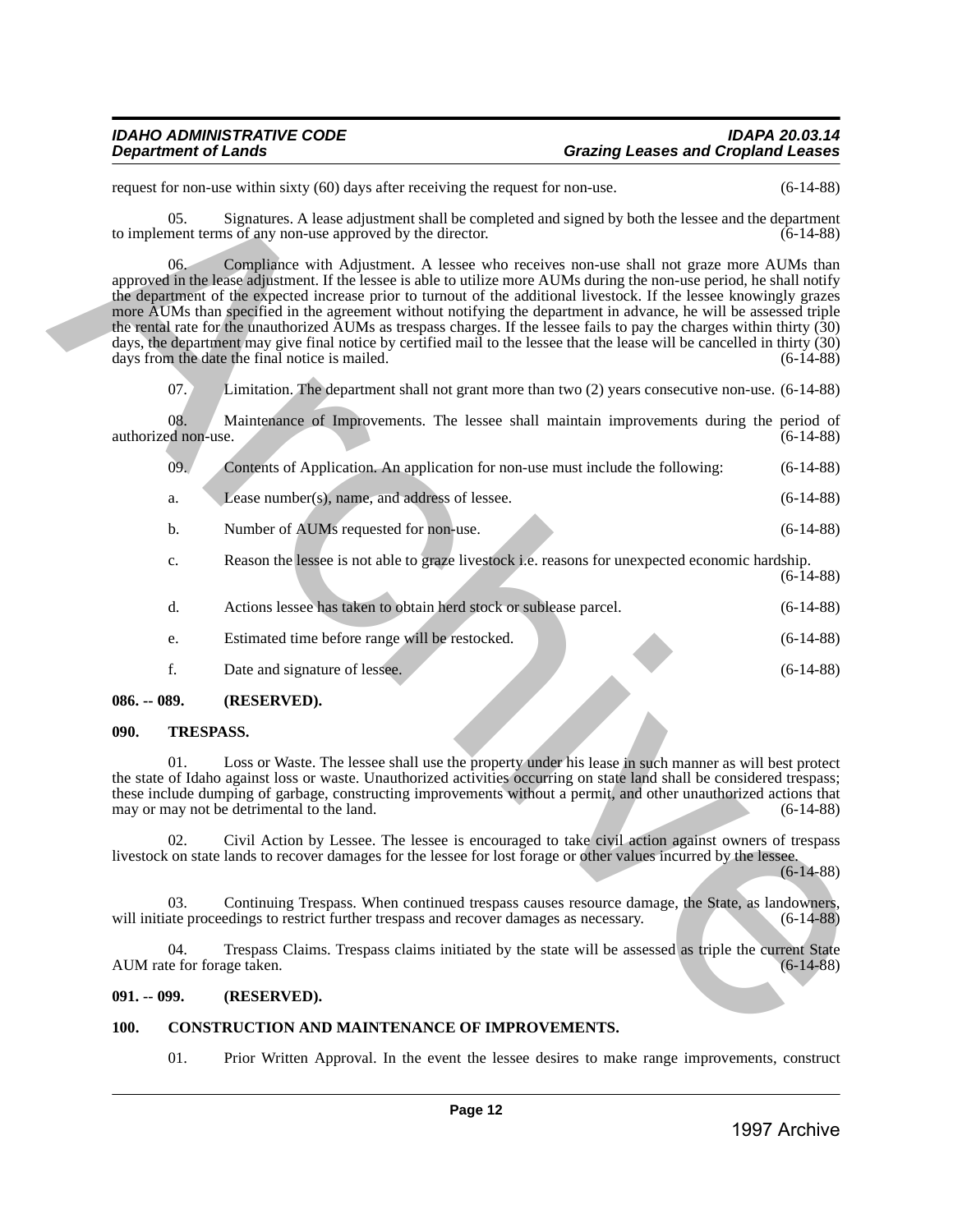# *IDAHO ADMINISTRATIVE CODE IDAPA 20.03.14 Department of Lands Grazing Leases and Cropland Leases*

buildings, or clear land, he must secure the written approval of the lessor prior to making such improvements. Any arrangement for cost sharing or improvement crediting will be expressly stated in the improvement permit. Routine farming practices will not require prior approval. Failure to secure such written approval shall constitute a forfeiture of the value of such improvements and may, at the discretion of the lessor, result in the cancellation of the lease. If the land use changes to reduce the utility value to a purchaser or another lessee, lessor may disallow improvement credit. (6-14-88)

02. Bond. If there is a risk of damage to state lands the lessor may require the lessee to furnish a bond prior to constructing improvements. (6-14-88)

03. Purchase. If the lessee is not the successful bidder at the expiration of a lease or upon sale of part of the lands under a lease, then the appraised value of authorized improvements, as determined by the lessor, shall be paid by the successful bidder to the lessee. Should a lessee owe delinquent rental, the amount owed will be deducted<br>by the lessor from any improvement credit in accord with 58-313. Idaho Code. (6-14-88) by the lessor from any improvement credit in accord with 58-313, Idaho Code.

04. Maintenance. Any improvements on state land required for management purposes shall be maintained by the lessee in good usable condition. The lessee may be required to remove or reconstruct improvements in poor or non-serviceable condition. Existing maintenance agreements on lands acquired from the federal government shall remain in effect until changed by the parties involved. (6-14-88)

05. Maintenance Costs. Maintenance of improvements will be considered a normal cost of doing business. No improvement credit will be allowed for maintenance. The lessor will provide materials as needed for state owned improvements. If maintenance is not being accomplished lessor shall provide a certified letter to lessee informing him of the rule violation. If work not begun within thirty (30) days lessor may contract repairs and add amount to rental. (6-14-88)

## <span id="page-12-0"></span>**101. APPRAISAL OF IMPROVEMENTS.**

01. Appraisal. For the purpose of land sale, conflict lease auction, or land exchange, improvements approved according to the established criteria will be valued on the basis of current new replacement cost including labor, equipment and materials less actual depreciation. Such depreciation is to be based on actual loss of utility value and the cost of labor, equipment and materials necessary to replace the improvement with one in new condition having the same utility. Any amortization or value limitations established will be considered in determining a final value. (6-14-88) beliany. On the limit he main start is written approximate of the location into the start is the control on the start is the control on the start is the start is the control of the start is the start is the control of th

02. Risks. The lessee assumes any risk of successfully completing the project when authorized to construct improvements. Improvements cannot be appraised higher than current market value regardless of lessee's  $\cot$ . (6-14-88)

03. Cost Sharing. Any federal or state cost sharing shall not be included in the improvement value. (6-14-88)

04. Ownership of Fences. The ownership of fences will normally be determined on the basis of Idaho's fencing laws covered in Chapter 35, Section 1 Idaho Code. If the neighbor is required by statute to participate in fence construction the value will be decreased accordingly to recognize that participation.

# <span id="page-12-1"></span>**102. IMPROVEMENT CREDIT.**

01. Criteria. The criteria for establishing improvement credit is: Would it be of value to anyone who might lease or purchase the land in the future and use it for the purpose for which the land is classified at the time<br>improvements are placed on the land?<br>(6-14-88) improvements are placed on the land?

02. Payments. If approved improvements have been made on land while under lease, the creditable value of such improvements shall be paid to the former lessee in case of sale or loss through conflict auction.

(6-14-88)

03. Temporary Improvement. Any improvement which, due to its location, nature or design, has only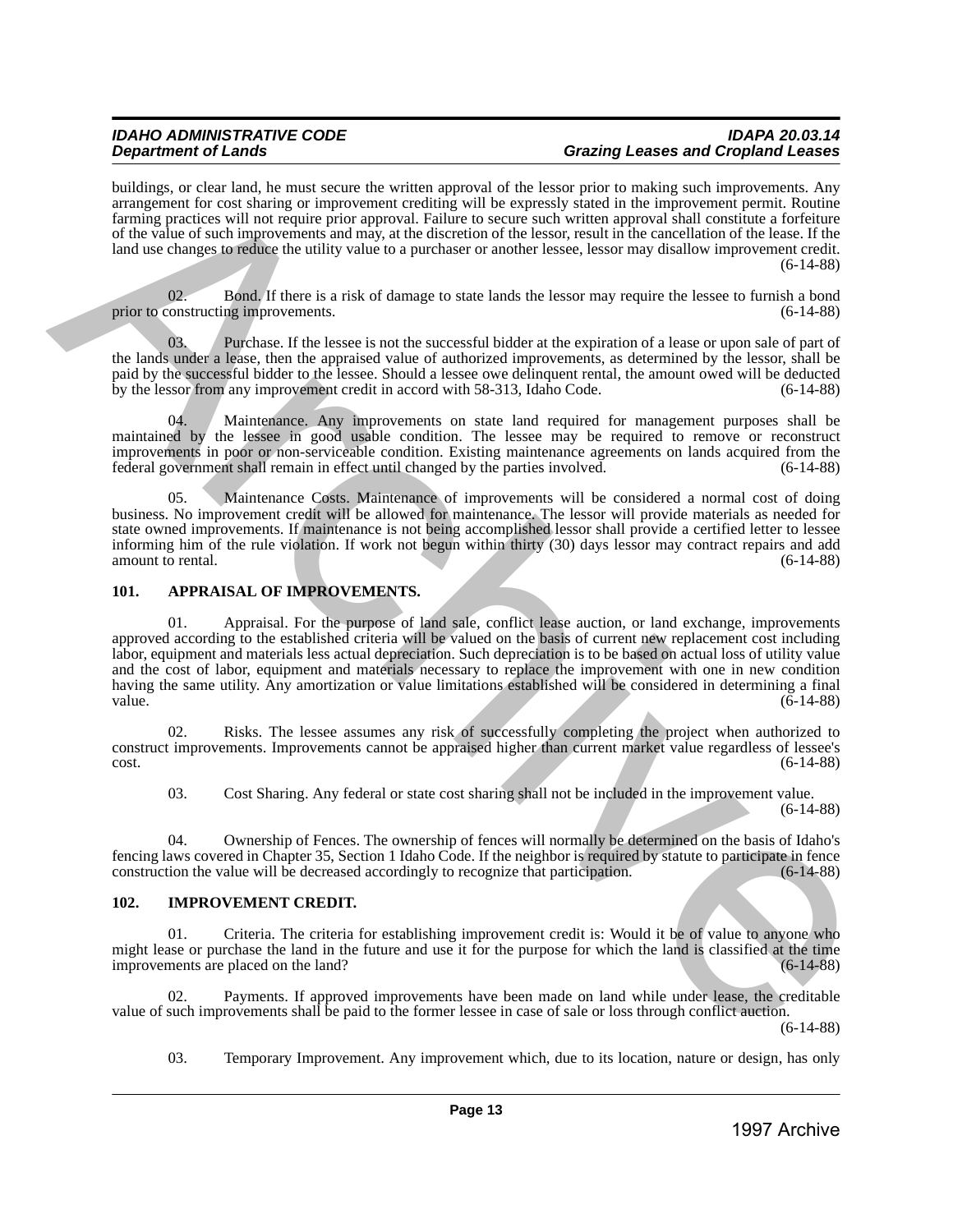# *IDAHO ADMINISTRATIVE CODE IDAPA 20.03.14 Grazing Leases and Cropland Leases*

temporary value or is limited in value or use to only the present lessee, shall not qualify for improvement credit. (6-14-88)

04. Value Only to Lessee. Where improvements are approved, but due to their nature, are not acceptable to receive improvement credit because of no value to a future lessee, a notation shall be made in the permit, "For the lessee's benefit only". If the purchaser or succeeding lessee or assignee chooses not to purchase subject improvements, it shall be the lessee's responsibility to remove them from the land within six (6) months after notice has been given for removal or they become the property of the state.  $(6-14-88)$ beauticary value on is limited in value of as to tast the process isses, shall and quality lat improvement value of  $\frac{1}{2}$  and  $\frac{1}{2}$  and  $\frac{1}{2}$  and  $\frac{1}{2}$  and  $\frac{1}{2}$  and  $\frac{1}{2}$  and  $\frac{1}{2}$  and  $\frac{1}{2$ 

05. Unauthorized Improvements. All unauthorized improvements automatically become the property of the lessor. However, the director may allow sale or removal of those improvements not considered to be of value to the State. (6-14-88) the State.  $(6-14-88)$ 

# <span id="page-13-0"></span>**103. -- 104. (RESERVED).**

# <span id="page-13-1"></span>**105. CONFLICT AUCTIONS.**

Two (2) or More Applicants. Where two (2) or more applicants, meeting the requirements of Sections 020 and 021, have applied for a lease, a conflict auction will be held at a place and time specified by the department. The applicants will be notified by certified letter mailed to the name and address on the application at least fourteen (14) days in advance of the time scheduled for the auction. Any person not present or represented to bid at the time and place specified shall lose all rights or interest in leasing the parcel. (6-14-88) at the time and place specified shall lose all rights or interest in leasing the parcel.

02. Time Limits. A time limit between bids will be established by the auctioneer. No further bids will be accepted after the time limit has expired. The auctioneers' decision will be final. (6-14-88)

03. Recess. A reasonable recess may be allowed for a bidder to discuss the auction with members of his own party. The auction may be cancelled if in the opinion of the auctioneer there is collusion, fraud, threats, or for any other reason considered in the States best interest. (6-14-88) other reason considered in the States best interest.

# <span id="page-13-2"></span>**106. -- 109. (RESERVED).**

# <span id="page-13-3"></span>**110. USE OF LAND - GRAZING REGULATIONS.**

01. Specified Use Only. The lands under lease shall not be used for any purpose other than those in the lease agreement without the written consent of the director. (6-14-88) specified in the lease agreement without the written consent of the director.

02. Grazing Period. The grazing period on leased lands and the number of stock to be grazed thereon may be determined and fixed by the director. (6-14-88)

03. Information. The lessee may be required to furnish to the lessor information needed for ation of proper management. (6-14-88) determination of proper management.

04. Sheep Bedding. Where sheep are grazed on land included in a lease they shall not be bedded more nights on the same bedding ground. (6-14-88) than two nights on the same bedding ground.

Management Plans. A lessee may be required by lessor to participate in a resource management plan which includes all or part of the leased lands described therein. (6-14-88)

06. Condition of Lease. Any written agreement concerning a management plan will become a 1 of the lease. condition of the lease.

# <span id="page-13-4"></span>**111. NOXIOUS WEED CONTROL.**

01. Weed Control. The lessee shall take measures to control noxious weeds on the lease in accordance e 22, Chapter 24, Idaho Code except those resulting from activities beyond his control. (6-14-88) with Title 22, Chapter 24, Idaho Code except those resulting from activities beyond his control.